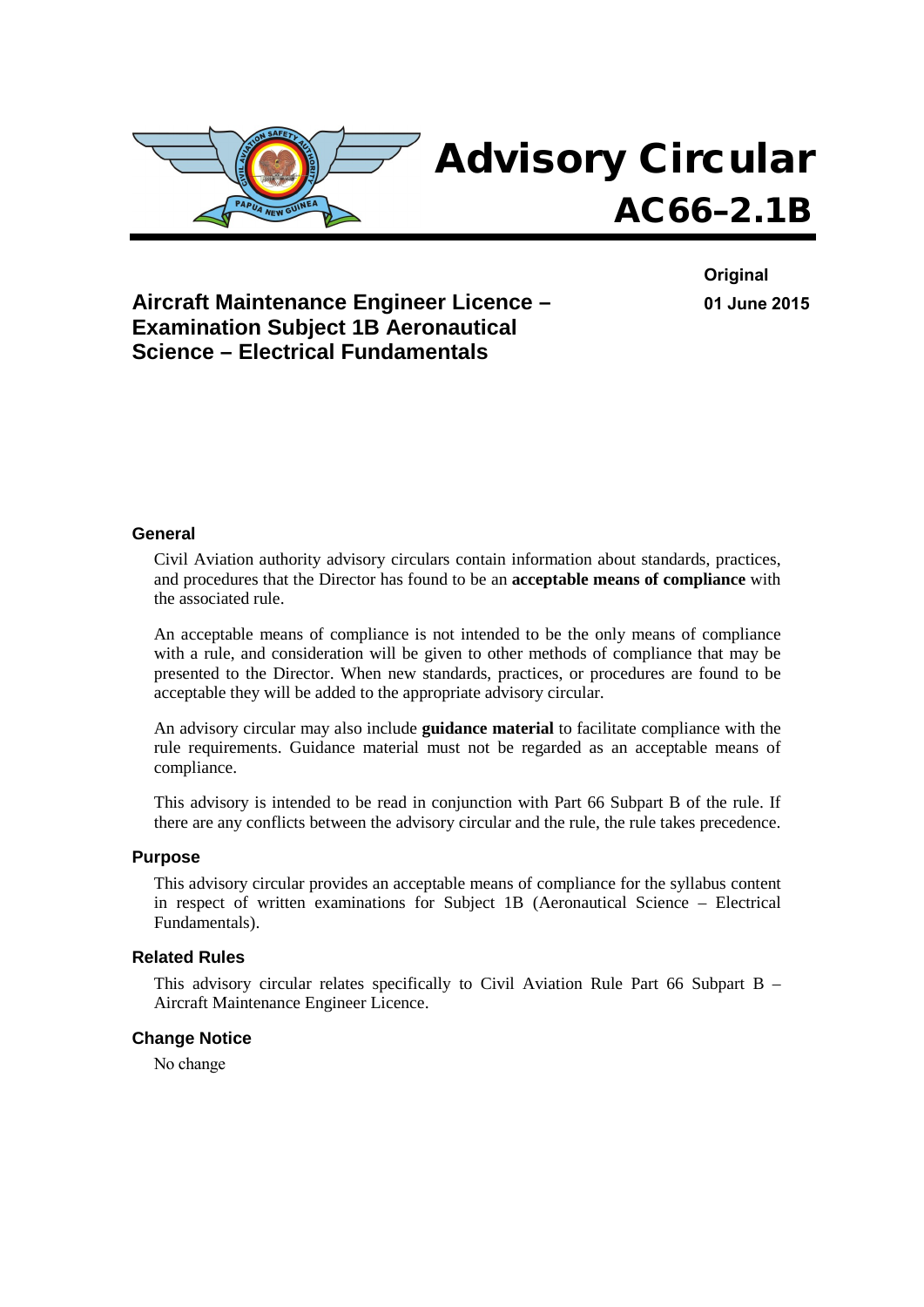# **Table of Contents**

|                | LEVEL 1: A familiarisation with the principal elements of the subject.  4<br>LEVEL 2: A general knowledge of the theoretical and practical aspects of |  |
|----------------|-------------------------------------------------------------------------------------------------------------------------------------------------------|--|
|                | LEVEL 3: A detailed knowledge of the theoretical and practical aspects of                                                                             |  |
|                |                                                                                                                                                       |  |
|                |                                                                                                                                                       |  |
|                |                                                                                                                                                       |  |
|                |                                                                                                                                                       |  |
|                |                                                                                                                                                       |  |
|                | Syllabus: Subject 1B (Aero. Science - Electrical Fundamentals) 7                                                                                      |  |
| 1              |                                                                                                                                                       |  |
| 2              |                                                                                                                                                       |  |
| 3              |                                                                                                                                                       |  |
| 4              |                                                                                                                                                       |  |
| 5              |                                                                                                                                                       |  |
| 6              |                                                                                                                                                       |  |
| $\overline{7}$ |                                                                                                                                                       |  |
| 8              |                                                                                                                                                       |  |
| 9              |                                                                                                                                                       |  |
| 10             |                                                                                                                                                       |  |
| 11             |                                                                                                                                                       |  |
| 12             |                                                                                                                                                       |  |
| 13             |                                                                                                                                                       |  |
| 14             |                                                                                                                                                       |  |
| 15             |                                                                                                                                                       |  |
| 16             |                                                                                                                                                       |  |
|                |                                                                                                                                                       |  |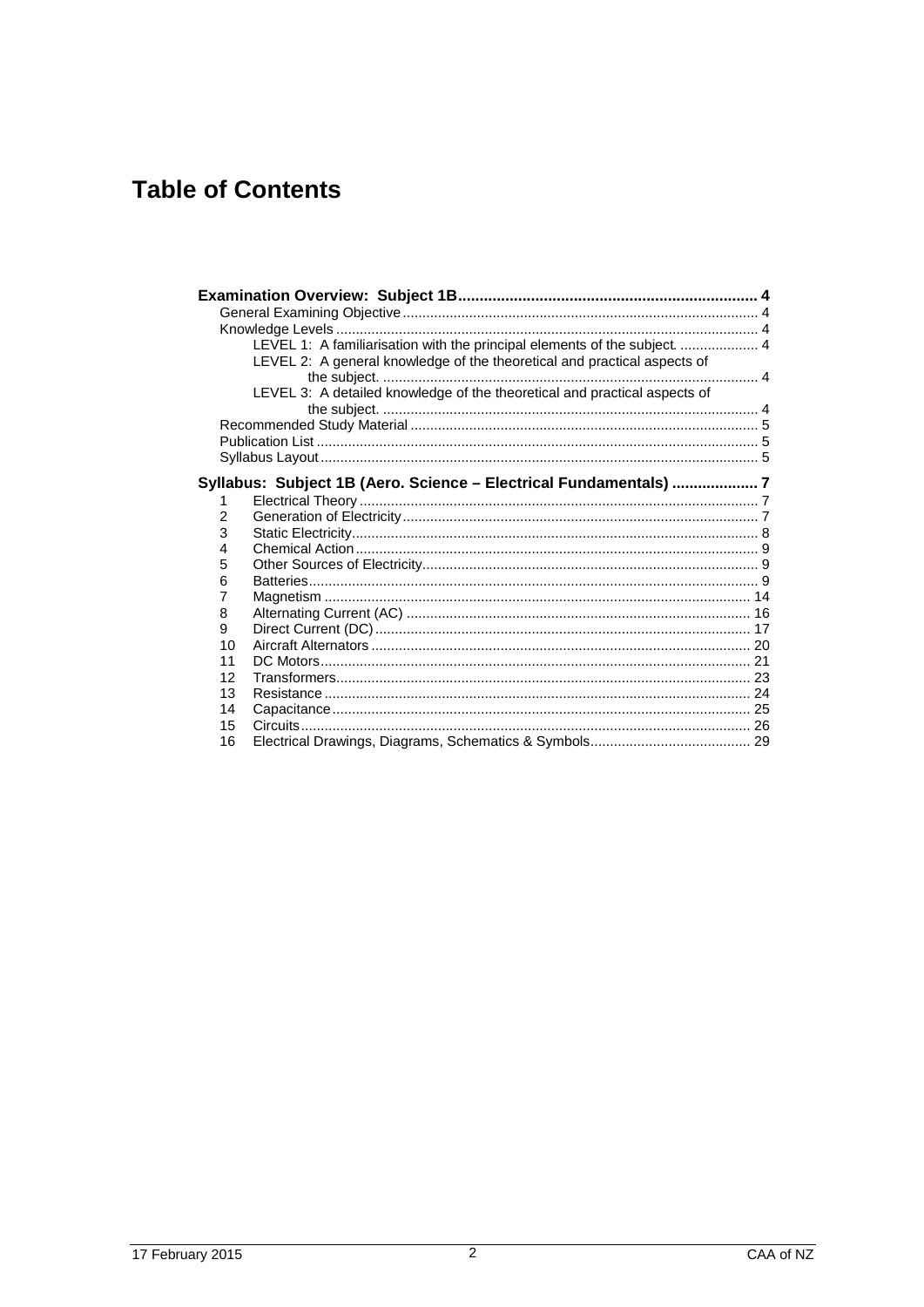# **Rule 66.57 Eligibility Requirements**

Rule  $66.57(a)(2)$  requires an applicant for an AMEL to have passed written examinations that are acceptable to the Director, relevant to the duties and responsibilities of an aircraft maintenance engineer in the category of licence sought.

The written examinations acceptable to the Director for Subject 1B (Aeronautical Science – Electrical Fundamentals) should comply with the syllabus contained in this advisory circular. Each examination will cover all topics and may sample any of the sub-topics.

The new syllabus has been developed after extensive industry consultation and the objectives reflect the knowledge required of current technology and international best work practice.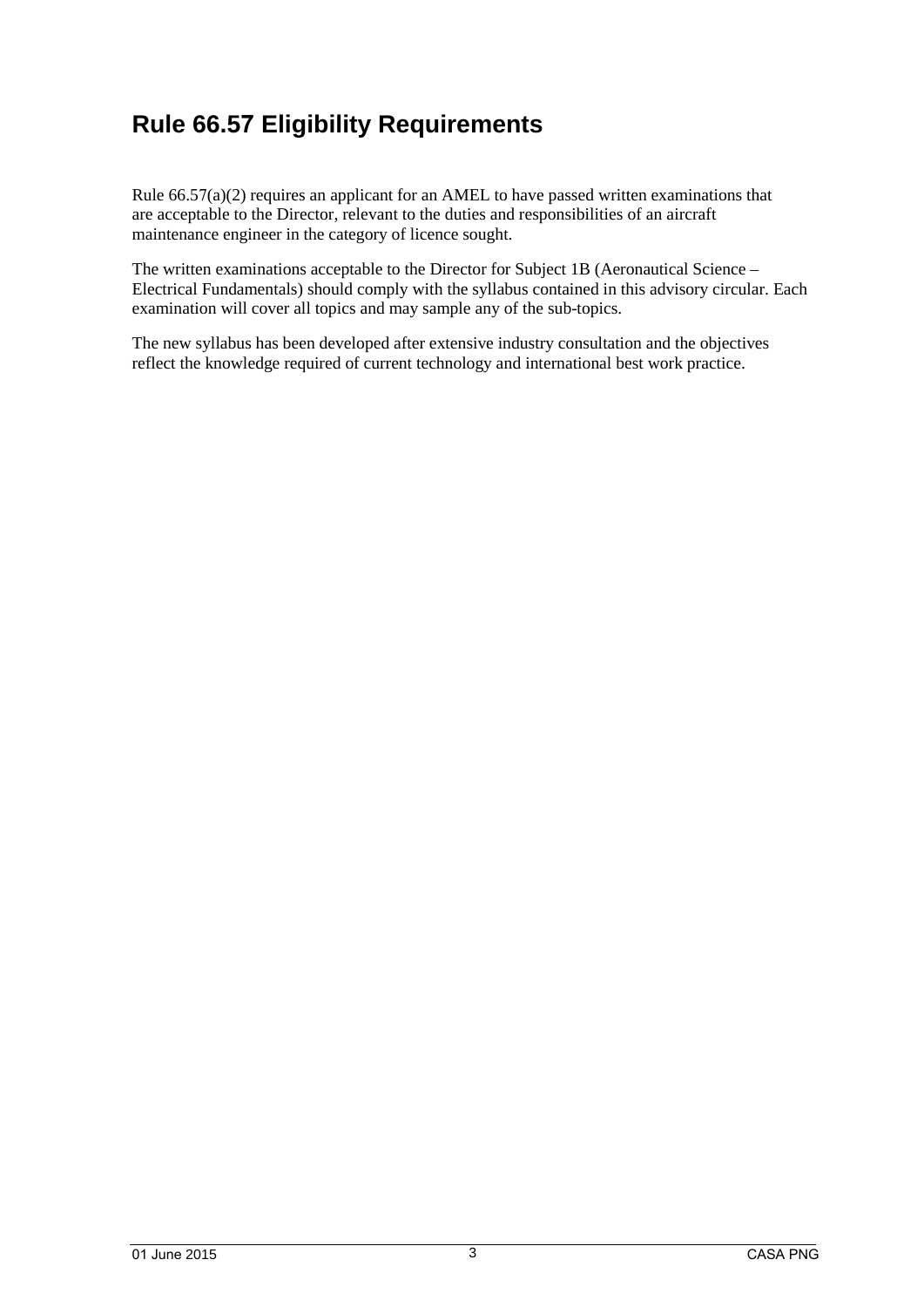# **Examination Overview: Subject 1B**

Subject 1B (Aeronautical Science – Electrical Fundamentals) is a closed book, written examination. The pass mark for subject 1B is 75%.

Application to sit an examination may be made directly to Aviation Services Limited (ASL). Refer to<http://caanz.aspeqexams.com/>for examination information.

## **General Examining Objective**

The objective of the examination is to determine that the applicant for an AMEL has adequate knowledge of Electrical Fundamentals to permit the proper performance, supervision and certification of aircraft maintenance at a level commensurate with the privileges of the various AMEL categories.

# **Knowledge Levels**

## **LEVEL 1: A familiarisation with the principal elements of the subject***.*

### **Objectives: The applicant should:**

- (1) be familiar with the basic elements of the subject
- (2) be able to give simple descriptions of the whole subject, using common words and examples
- (3) be able to use typical terms.

## **LEVEL 2: A general knowledge of the theoretical and practical aspects of the subject.**

*An ability to apply the knowledge.*

### **Objectives: The applicant should:**

- (1) be able to understand the theoretical fundamentals of the subject
- (2) be able to give a general description of the subject using, as appropriate, typical examples
- (3) be able to use mathematical formulae in conjunction with physical laws describing the subject
- (4) be able to read and understand sketches, drawings and schematics describing the subject
- (5) be able to apply his/her knowledge in a practical manner using detailed procedures.

### **LEVEL 3: A detailed knowledge of the theoretical and practical aspects of the subject.**

*A capacity to combine and apply the separate elements of knowledge in a logical and comprehensive manner.*

### **Objectives: The applicant should:**

- (1) know the theory of the subject and the interrelationships with other subjects
- (2) be able to give a detailed description of the subject using theoretical fundamentals and specific examples
- (3) understand and be able to use mathematical formulae related to the subject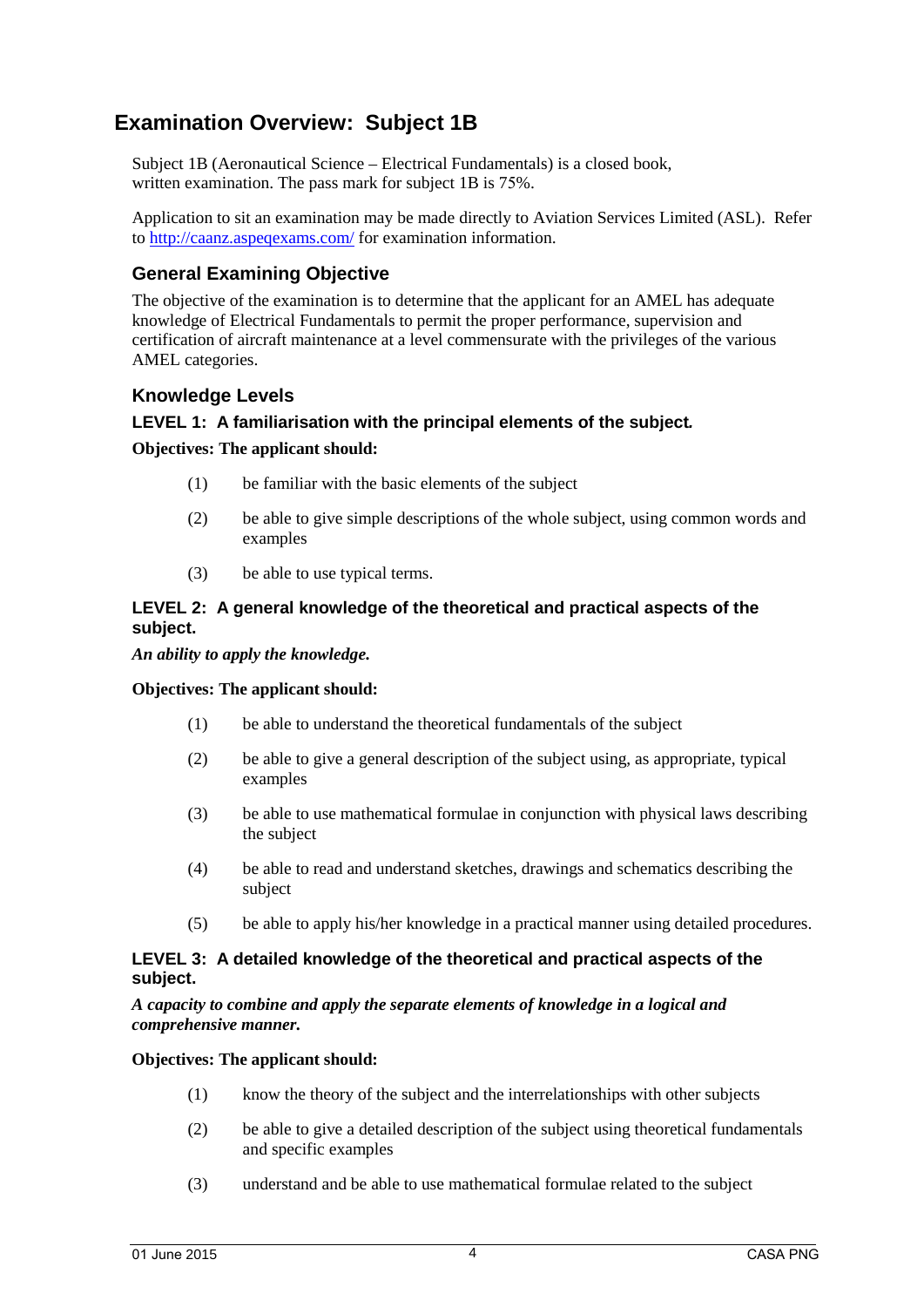- (4) be able to read, understand and prepare sketches, simple drawings and schematics describing the subject.
- (5) be able to apply his/her knowledge in a practical manner using manufacturer's instructions.
- (6) be able to interpret results and measurements from various sources and apply corrective action where appropriate.

# **Recommended Study Material**

The publication list below provides guidance material for suitable study references for the overall syllabus content. However, applicants may have to conduct further research using other references or sources (including the internet) or attend a formal course in order to gain a comprehensive understanding of all sub-topics in the syllabus.

Where applicable, publication references have been placed below each main topic or sub topic heading in this syllabus.

| <b>Study</b><br><b>Ref</b> | <b>Book Title</b>                                       | <b>Author</b>  | <b>ISBN</b>   |
|----------------------------|---------------------------------------------------------|----------------|---------------|
| $\overline{1}$             | A & P Technician General Textbook                       | Jeppesen       | 0-88487-203-3 |
| 2                          | <b>Aviation Maintenance Technician Series - General</b> | Dale Crane     | 1-56027-422-0 |
| 3                          | A & P Technician Airframe Textbook                      | Jeppesen       | 0-88487-205-1 |
| $\overline{4}$             | Aircraft Batteries - Lead Acid/Nickel Cadmium           | Jeppesen       | 0-89100-410-6 |
| 5                          | <b>Aircraft Electrical Systems</b>                      | E.H.J. Pallett | 0-582-98819-5 |
| 6                          | Electrical Systems for A&Ps                             | Jeppesen       | 0-89100-412-2 |
| $\overline{7}$             | Dictionary of Aeronautical Terms                        | Dale Crane     | 1-56027-287-2 |

## **Publication List**

# **Syllabus Layout**

### **Topic Numbering – left hand column**

The syllabus is set out by topics, each of which is identified by a single-digit number. Each topic is divided into a number of sub-topics, which are identified by two-digit numbers: the first and second digits of which refer to the topic and the sub-topic respectively.

Each sub-topic is further sub-divided into one or more sub-sub-topics, which are identified by three-digit numbers. Where applicable, sub-sub-topics may be further subdivided into paragraphs that are identified by four/five digit alphanumeric sequences.

The three-digit sub-sub-topic numbers shown in the left hand column are used in the 'knowledge deficiency reports' to provide feedback on individual examinations.

### **Objective description – middle column**

The middle column objectively describes each sub-sub-topic by stating, in plain language, its subject matter and the type of performance or activity required. The objectives are intended to be simple, unambiguous, and clearly-focussed, outcomes to aid learning.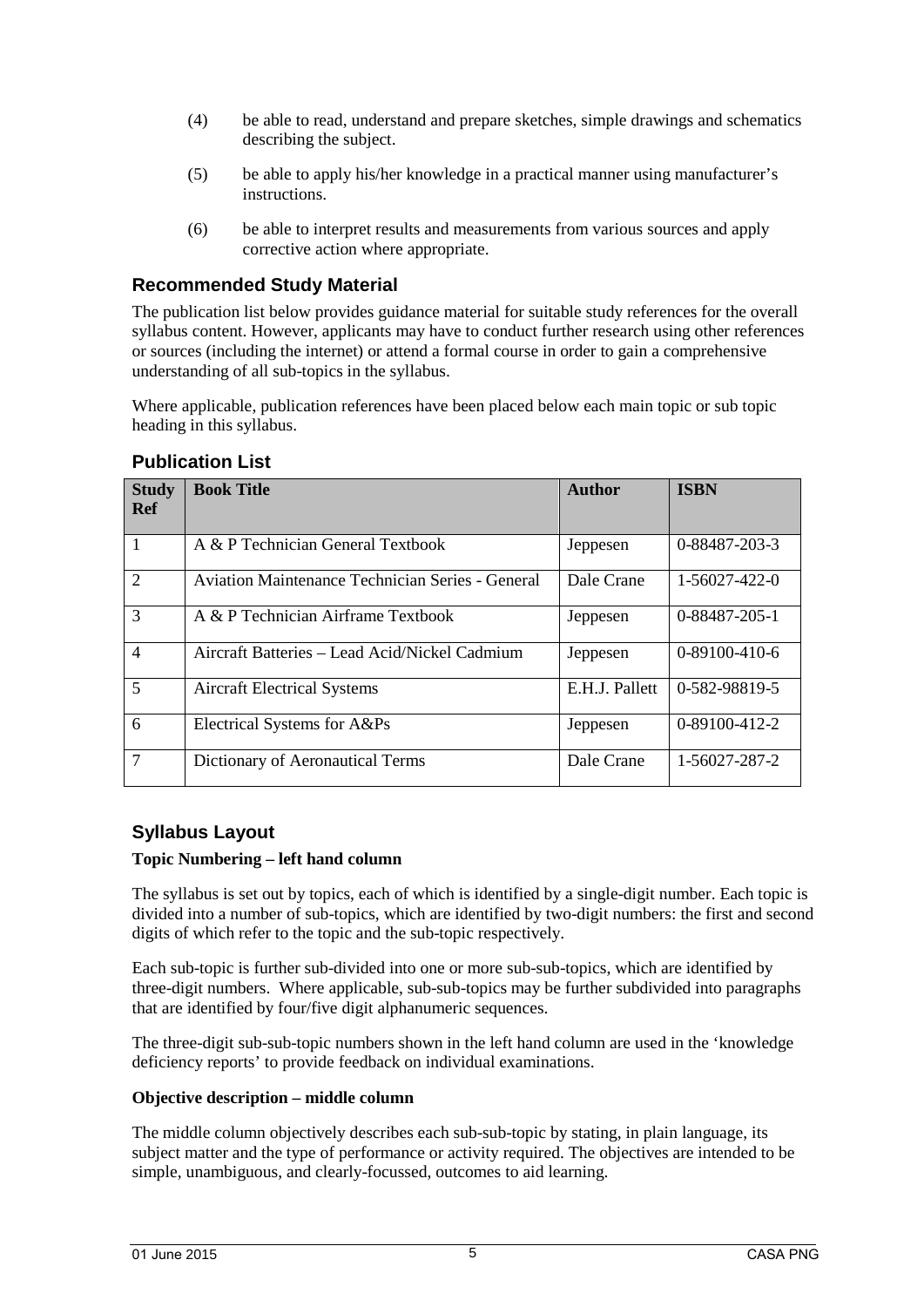### **Knowledge levels – right hand column**

The right hand column specifies the knowledge level for each sub-topic heading. The three levels of knowledge used in this syllabus are described above. Note that the knowledge levels indicate the depth of knowledge required NOT its safety importance.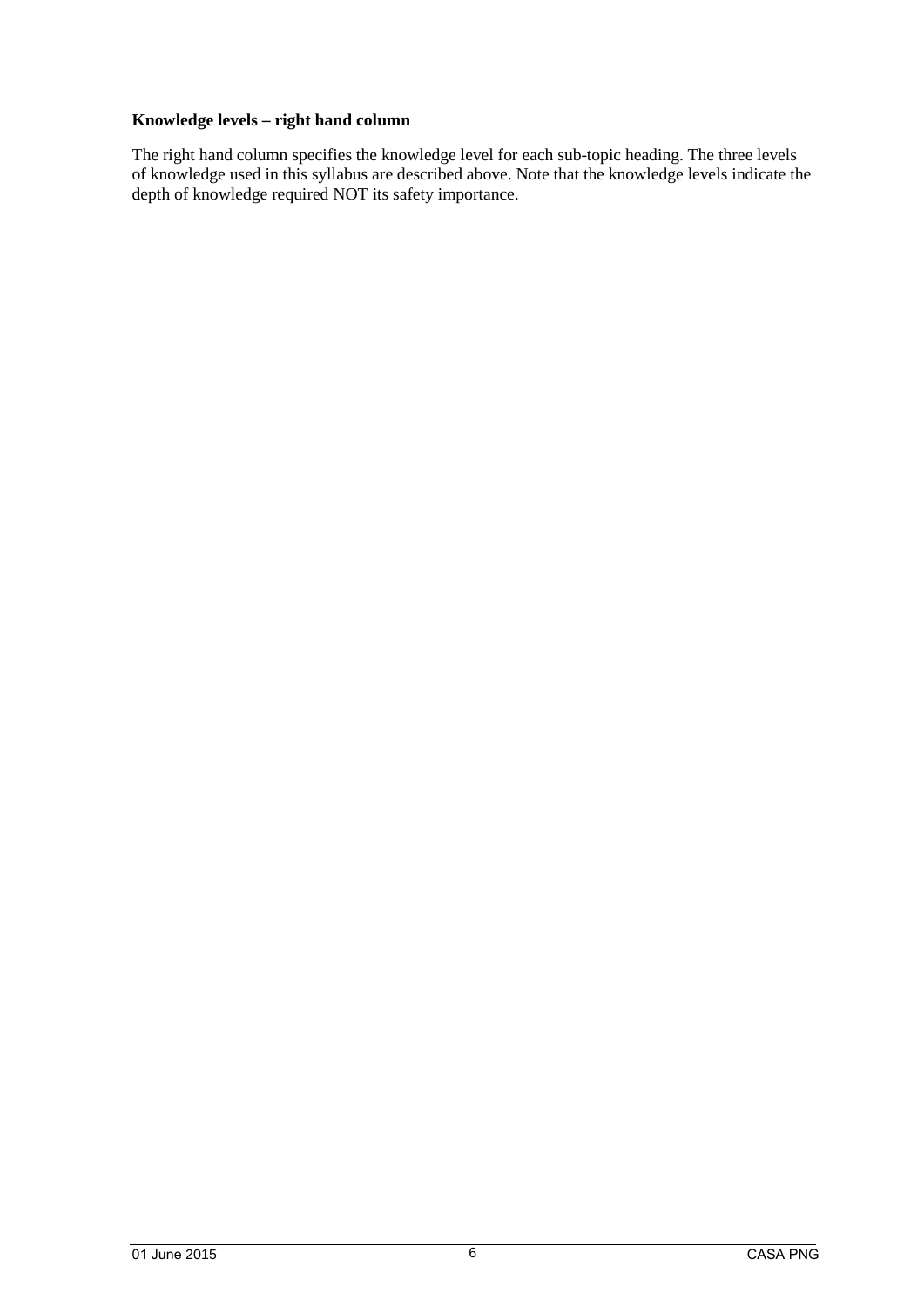| $\mathbf{1}$ | <b>Electrical Theory</b>                                            |                |
|--------------|---------------------------------------------------------------------|----------------|
|              | Study Ref. 127                                                      |                |
| 1.1          | <b>Electron Theory</b>                                              |                |
| 1.1.1        | Outline the structure and distribution of electrical charge within: | $\mathbf{1}$   |
|              | Atoms<br>a.                                                         |                |
|              | Compounds<br>$\mathbf b$ .                                          |                |
|              | Ions<br>C <sub>1</sub>                                              |                |
|              | Molecules<br>d.                                                     |                |
| 1.1.2        | Describe the molecular structure of the following with examples:    | $\overline{2}$ |
|              | Conductors<br>a.                                                    |                |
|              | Semi-conductors<br>$\mathbf{b}$ .                                   |                |
|              | Insulators<br>C <sub>1</sub>                                        |                |

# **Syllabus: Subject 1B (Aero. Science – Electrical Fundamentals)**

| $\boldsymbol{2}$ | <b>Generation of Electricity</b>                                     |                |
|------------------|----------------------------------------------------------------------|----------------|
|                  | Study Ref. 12                                                        |                |
| 2.1              | <b>Sources of Electricity</b>                                        |                |
| 2.1.1            | Specify how electricity is produced by the following, with examples: | 1              |
|                  | Chemical action<br>a.                                                |                |
|                  | Friction<br>$b_{\cdot}$                                              |                |
|                  | Heat<br>C <sub>1</sub>                                               |                |
|                  | Light<br>$d_{\cdot}$                                                 |                |
|                  | Magnetism and motion<br>e.                                           |                |
|                  | Pressure<br>f.                                                       |                |
| 2.2              | <b>Laws of Electricity Production</b>                                |                |
| 2.2.1            | Describe Fleming's left and right hand rules and their application.  | $\mathbf{1}$   |
| 2.2.2            | State:                                                               | $\overline{2}$ |
|                  | The laws of electrostatic attraction and repulsion.<br>a.            |                |
|                  | The units of charge and describe Coulomb's law.<br>b.                |                |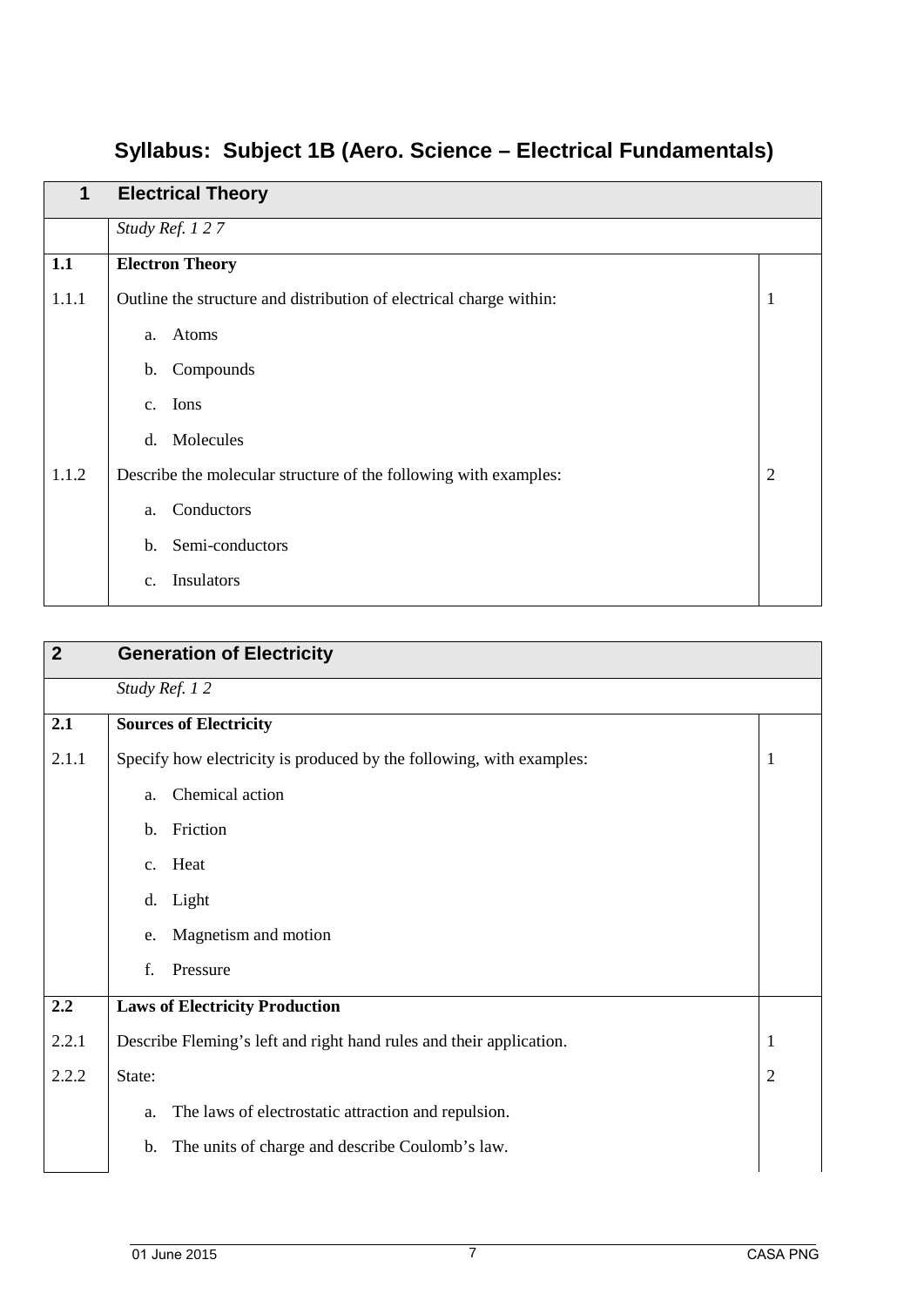|       | Faraday's law<br>c.                                                                                                               |              |
|-------|-----------------------------------------------------------------------------------------------------------------------------------|--------------|
| 2.3   | <b>Electrical Terminology</b>                                                                                                     |              |
| 2.3.1 | Define the following terms:                                                                                                       | $\mathbf{1}$ |
|       | Charge<br>a.                                                                                                                      |              |
|       | Conductance<br>$\mathbf{b}$ .                                                                                                     |              |
|       | Current flow<br>$C_{\bullet}$                                                                                                     |              |
|       | Electromotive force<br>d.                                                                                                         |              |
|       | Potential difference<br>e.                                                                                                        |              |
|       | f.<br>Resistance                                                                                                                  |              |
|       | Voltage<br>g.                                                                                                                     |              |
| 2.3.2 | List the units and symbols for each of the electrical terms listed in 2.3.1.                                                      | $\mathbf 1$  |
| 2.3.3 | Outline factors affecting the performance of each of the terms listed in 2.3.1, including their<br>impact on circuit performance. | $\mathbf{1}$ |

| 3     | <b>Static Electricity</b>                                                                          |                |
|-------|----------------------------------------------------------------------------------------------------|----------------|
|       | Study Ref. 12                                                                                      |                |
| 3.1   | <b>Static Electricity and Conduction</b>                                                           |                |
| 3.1.1 | Describe how static electricity is produced and how electrostatic charges are distributed.         | $\overline{2}$ |
| 3.1.2 | Describe:                                                                                          | $\overline{2}$ |
|       | The concept of electric current as a flow of free electrons.<br>a.                                 |                |
|       | The conduction of electricity in solids, liquids and gasses.<br>b.                                 |                |
| 3.1.3 | Differentiate between positive and negative charges                                                | 1              |
| 3.1.4 | Explain the attraction and repulsion of positive and negative charges.                             | 1              |
| 3.1.5 | State the direction of an electrical field around positive and negative charges.                   | 1              |
| 3.1.6 | Describe:                                                                                          | 1              |
|       | The distribution of charges on a regular shaped solid, hollow disc or sphere.<br>a.                |                |
|       | The electrical charge distribution on an irregular shaped object.<br>b.                            |                |
| 3.1.7 | Specify how electrostatic charges are distributed throughout aircraft structure and<br>components. | $\overline{2}$ |
| 3.1.8 | Describe:                                                                                          | $\overline{2}$ |
|       | Electrostatic fields as they occur in aircraft<br>a.                                               |                |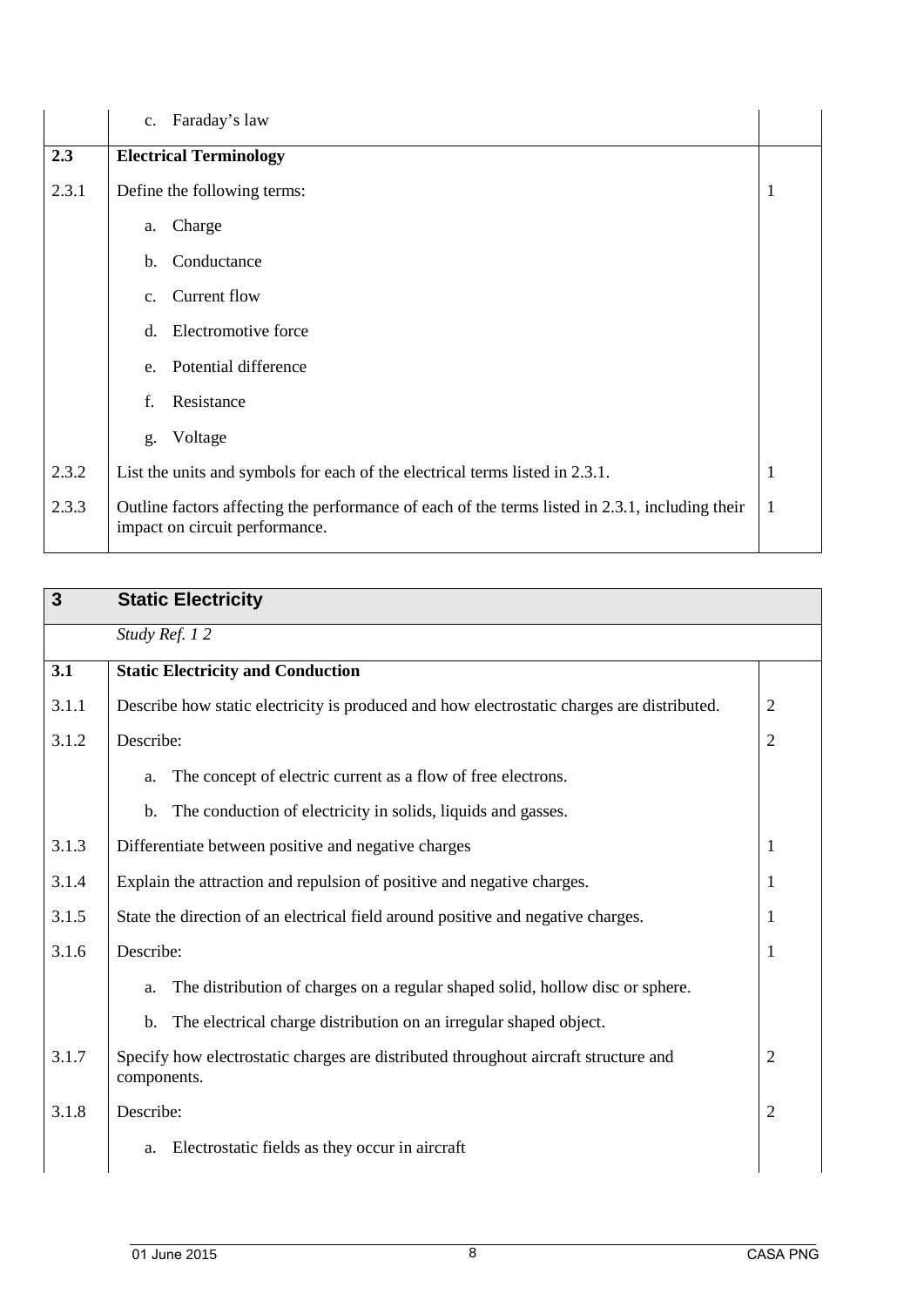|       | b. Electrostatic lines of force as they leave a charged body.                            |  |
|-------|------------------------------------------------------------------------------------------|--|
| 3.1.9 | Compare the effects of attraction and repulsion on parallel current carrying conductors. |  |
|       |                                                                                          |  |

| 4     | <b>Chemical Action</b>                                                                      |              |
|-------|---------------------------------------------------------------------------------------------|--------------|
|       | Study Ref. 12456&7                                                                          |              |
| 4.1   | <b>Cells</b>                                                                                |              |
| 4.1.1 | Outline the construction and basic chemical action of the following sources of electricity: | 1            |
|       | Primary cells<br>a.                                                                         |              |
|       | Secondary cells<br>b.                                                                       |              |
|       | Lead acid cells<br>$c_{\cdot}$                                                              |              |
|       | Nickel-cadmium cells<br>$d_{\cdot}$                                                         |              |
|       | Other alkaline cells<br>e.                                                                  |              |
| 4.1.2 | Specify the effects of connecting cells in series and parallel.                             | 1            |
| 4.1.3 | Compare the difference between primary or dry cells and secondary cells.                    | $\mathbf{1}$ |
| 4.1.4 | Name the types of primary cells that may be found in aeronautical applications.             | $\mathbf{1}$ |
|       |                                                                                             |              |

| 5     | <b>Other Sources of Electricity</b>                                  |  |
|-------|----------------------------------------------------------------------|--|
|       | Study Ref. 1 2 4 5 6 & 7                                             |  |
| 5.1   | Heat                                                                 |  |
| 5.1.1 | Specify the construction, materials and operation of a thermocouple. |  |
| 5.2   | Light                                                                |  |
| 5.2.1 | Outline the operation of a photocell.                                |  |

| 6     | <b>Batteries</b>                                                                                                                  |    |
|-------|-----------------------------------------------------------------------------------------------------------------------------------|----|
|       | Study Ref. 1 2 4 5 6 & 7                                                                                                          |    |
| 6.1   | <b>Terminology</b>                                                                                                                |    |
| 6.1.1 | State common terms used in the maintenance, operation and storage of aircraft batteries                                           | -1 |
| 6.2   | <b>Lead Acid Batteries Construction</b>                                                                                           |    |
| 6.2.1 | Describe the construction of a common lead acid aircraft battery.                                                                 | 2  |
| 6.2.2 | Describe the two types of lead-acid battery found in general use with particular reference to<br>the electrolyte characteristics. | 2  |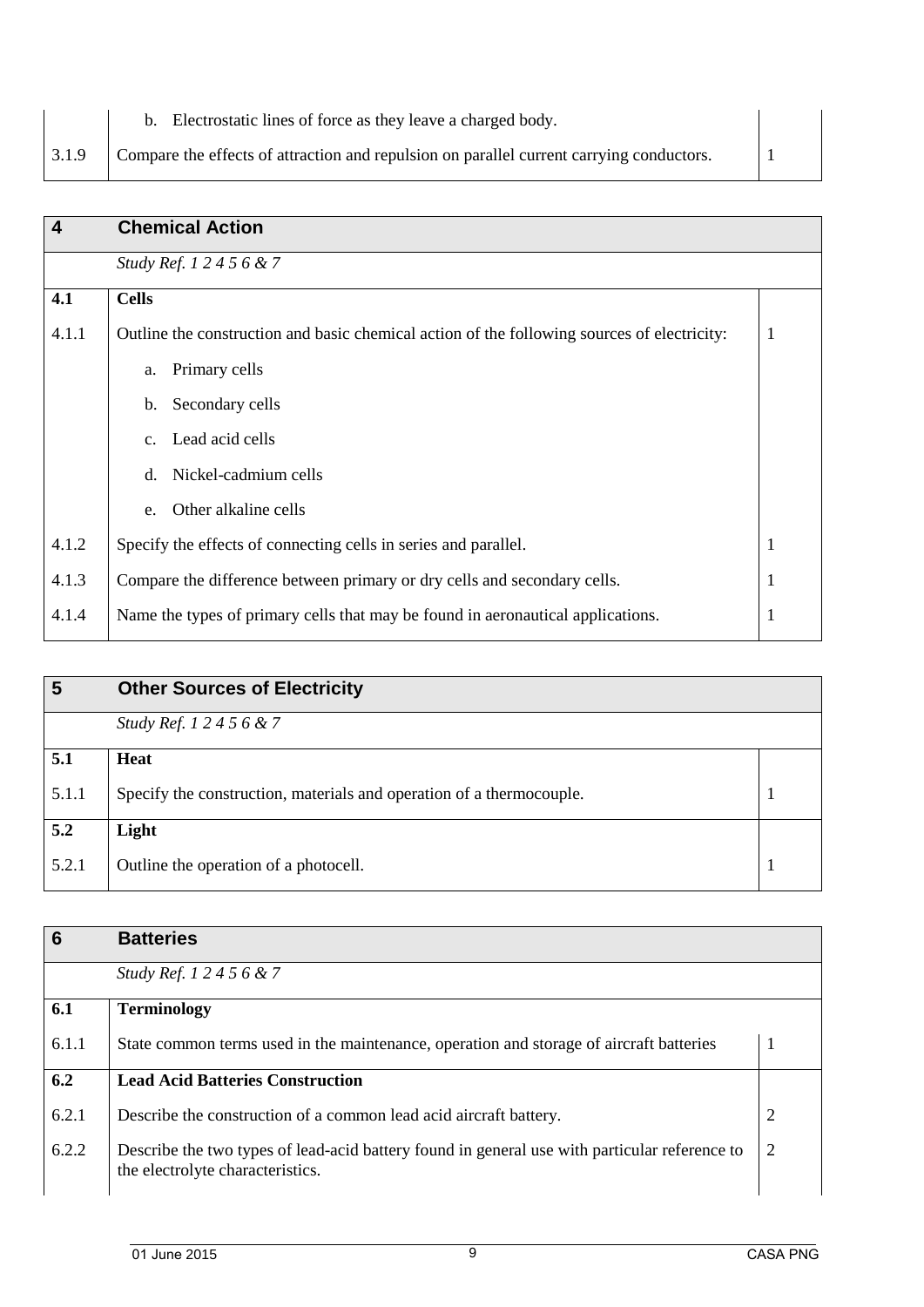| 6.2.3  | Using appropriate terminology, describe the chemical action of a lead acid battery during<br>charging and discharging.                                | $\mathbf{2}$   |
|--------|-------------------------------------------------------------------------------------------------------------------------------------------------------|----------------|
| 6.2.4  | Specify the effect that the battery's internal resistance has on its operations.                                                                      | $\overline{2}$ |
| 6.2.5  | Describe the energy transformation (mechanical/electrical/chemical) that takes in an aircraft<br>battery during the charging and discharge processes. | $\overline{2}$ |
| 6.2.6  | Identify the changes that take place to the electrolyte.                                                                                              | $\overline{2}$ |
| 6.2.7  | Define specific gravity or relative density relating to battery electrolytes.                                                                         | $\overline{2}$ |
| 6.3    | <b>Lead Acid Battery Charging</b>                                                                                                                     |                |
| 6.3.1  | State the open circuit voltage limits of a fully charged cell.                                                                                        | $\overline{2}$ |
| 6.3.2  | Identify the causes of changes to plate resistance.                                                                                                   | $\overline{2}$ |
| 6.3.3  | Describe and calculate battery capacity ratings.                                                                                                      | $\overline{2}$ |
| 6.3.4  | List the factors that affect ratings.                                                                                                                 | $\overline{2}$ |
| 6.3.5  | Describe the discharge characteristics at the five-hour rate.                                                                                         | $\overline{2}$ |
| 6.3.6  | With respect to charging a lead acid battery, identify:                                                                                               | $\overline{2}$ |
|        | The cause of gassing<br>a.                                                                                                                            |                |
|        | The type of gas produced<br>b.                                                                                                                        |                |
|        | When in the charging cycle gassing is most intense.<br>$\mathbf{c}$ .                                                                                 |                |
| 6.3.7  | Identify the cause of sulphation.                                                                                                                     | $\overline{2}$ |
| 6.3.8  | Describe the effect sulphation has on the life and operation of batteries.                                                                            | $\overline{2}$ |
| 6.3.9  | Describe the SG of a battery at various states of charge and how temperature affects the SG<br>reading.                                               | $\mathfrak{2}$ |
| 6.3.10 | From given data, calculate battery efficiency after the charging process has been completed.                                                          | $\overline{2}$ |
| 6.4    | <b>Lead Acid Battery Maintenance and Storage</b>                                                                                                      |                |
| 6.4.1  | Describe the following:                                                                                                                               | $\overline{2}$ |
|        | The safety precautions associated with mixing of electrolyte<br>a.                                                                                    |                |
|        | How to neutralise spills<br>$\mathbf{b}$ .                                                                                                            |                |
|        | How to vary a battery's SG<br>c.                                                                                                                      |                |
|        | Segregation requirements for acid and alkaline electrolytes<br>d.                                                                                     |                |
|        | Protective clothing required when handling batteries and solutions<br>e.                                                                              |                |
|        | Fire precautions and protection<br>f.                                                                                                                 |                |
|        | Correct electrolyte levels<br>g.                                                                                                                      |                |
|        | Stand down times after charging<br>h.                                                                                                                 |                |
|        |                                                                                                                                                       |                |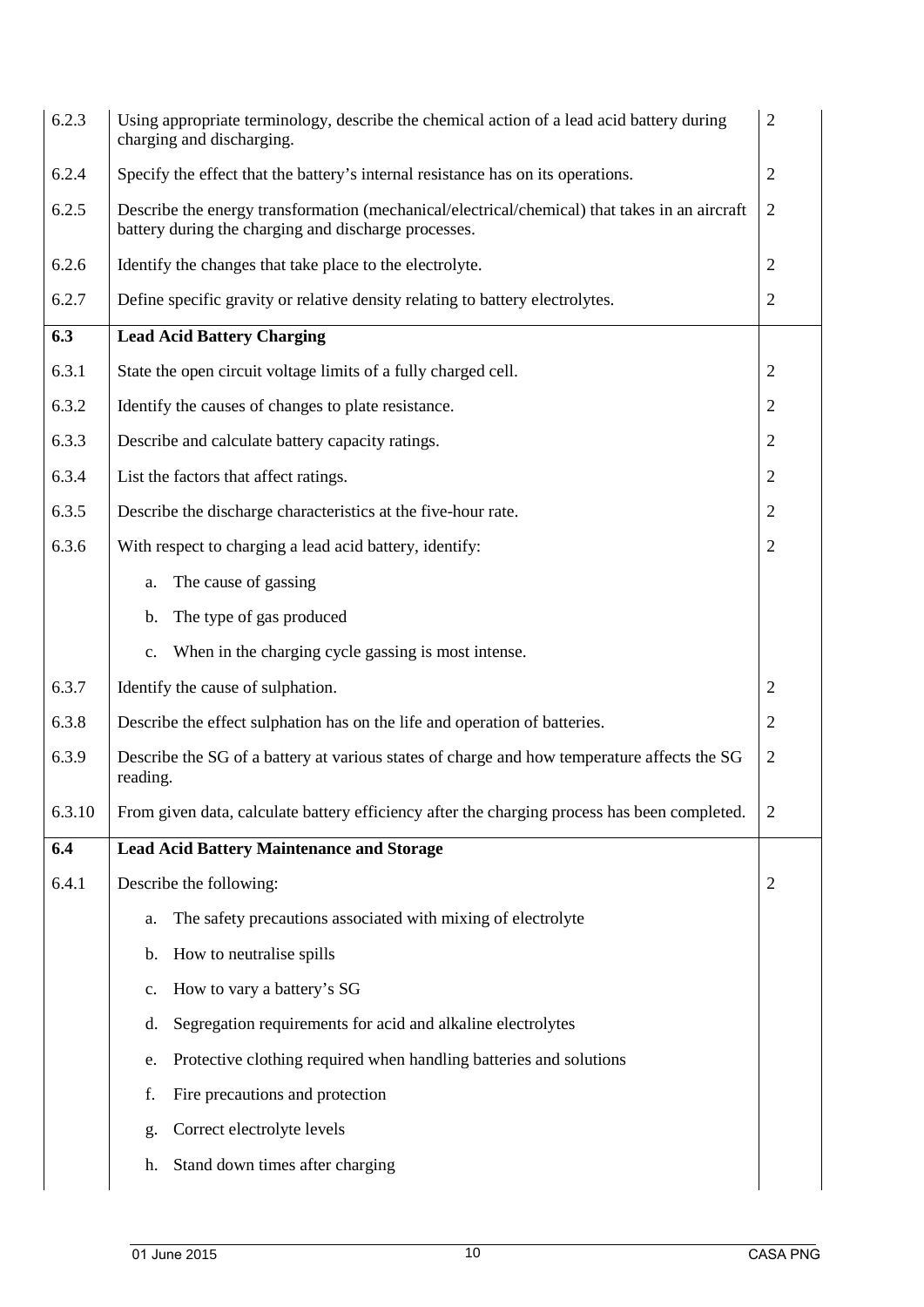|       | How to identify a fully charged battery during the charging operation<br>i.                                                                              |                |
|-------|----------------------------------------------------------------------------------------------------------------------------------------------------------|----------------|
|       | Desirable load conditions applied to a battery when checking maximum EMF and<br>j.<br>capacity                                                           |                |
|       | Environmental hazards associated with lead acid batteries<br>k.                                                                                          |                |
| 6.4.2 | Specify the precautions to be observed when:                                                                                                             | $\overline{2}$ |
|       | Carrying out maintenance on and around installed aircraft batteries and battery<br>a.<br>installations.                                                  |                |
|       | b. Fitting or removing an aircraft battery, including the removal and replacement<br>sequence of battery leads.                                          |                |
|       | Charging multiple batteries off the same power source<br>c.                                                                                              |                |
| 6.4.3 | Detail the following procedures:                                                                                                                         | $\overline{2}$ |
|       | Preparing a new or stored battery (dry or uncharged) for service, including initial<br>a.<br>filling                                                     |                |
|       | Preparing to charge a battery<br>$\mathbf{b}$ .                                                                                                          |                |
| 6.4.4 | Explain the use of a battery hydrometer in the testing of batteries.                                                                                     | $\mathbf{1}$   |
| 6.4.5 | Describe the principles of operation of the hydrometer, including the float levels and<br>graduations relating to a battery at various states of charge. | $\overline{2}$ |
| 6.4.6 | State the constant voltage and current methods of recharging batteries.                                                                                  | $\overline{2}$ |
| 6.4.7 | Outline:                                                                                                                                                 | $\overline{2}$ |
|       | How deposits are formed on battery terminals<br>a.                                                                                                       |                |
|       | The adverse effects of the deposits<br>$\mathbf b$ .                                                                                                     |                |
|       | How terminal posts should be cleaned and protected.<br>$\mathbf{c}$ .                                                                                    |                |
| 6.4.8 | Identify the causes and remedies of the following battery defects:                                                                                       | $\mathbf{2}$   |
|       | Loss of capacity<br>a.                                                                                                                                   |                |
|       | Constant requirement to add water<br>b.                                                                                                                  |                |
|       | Rapid accumulation of deposits on terminals<br>c.                                                                                                        |                |
|       | Plate buckling<br>d.                                                                                                                                     |                |
|       | Case damage<br>e.                                                                                                                                        |                |
|       | Melting of insulation<br>f.                                                                                                                              |                |
|       | Excessive venting or gassing<br>g.                                                                                                                       |                |
| 6.4.9 | Describe the storage requirements for lead acid batteries.                                                                                               | 1              |
|       |                                                                                                                                                          |                |
|       |                                                                                                                                                          |                |
|       |                                                                                                                                                          |                |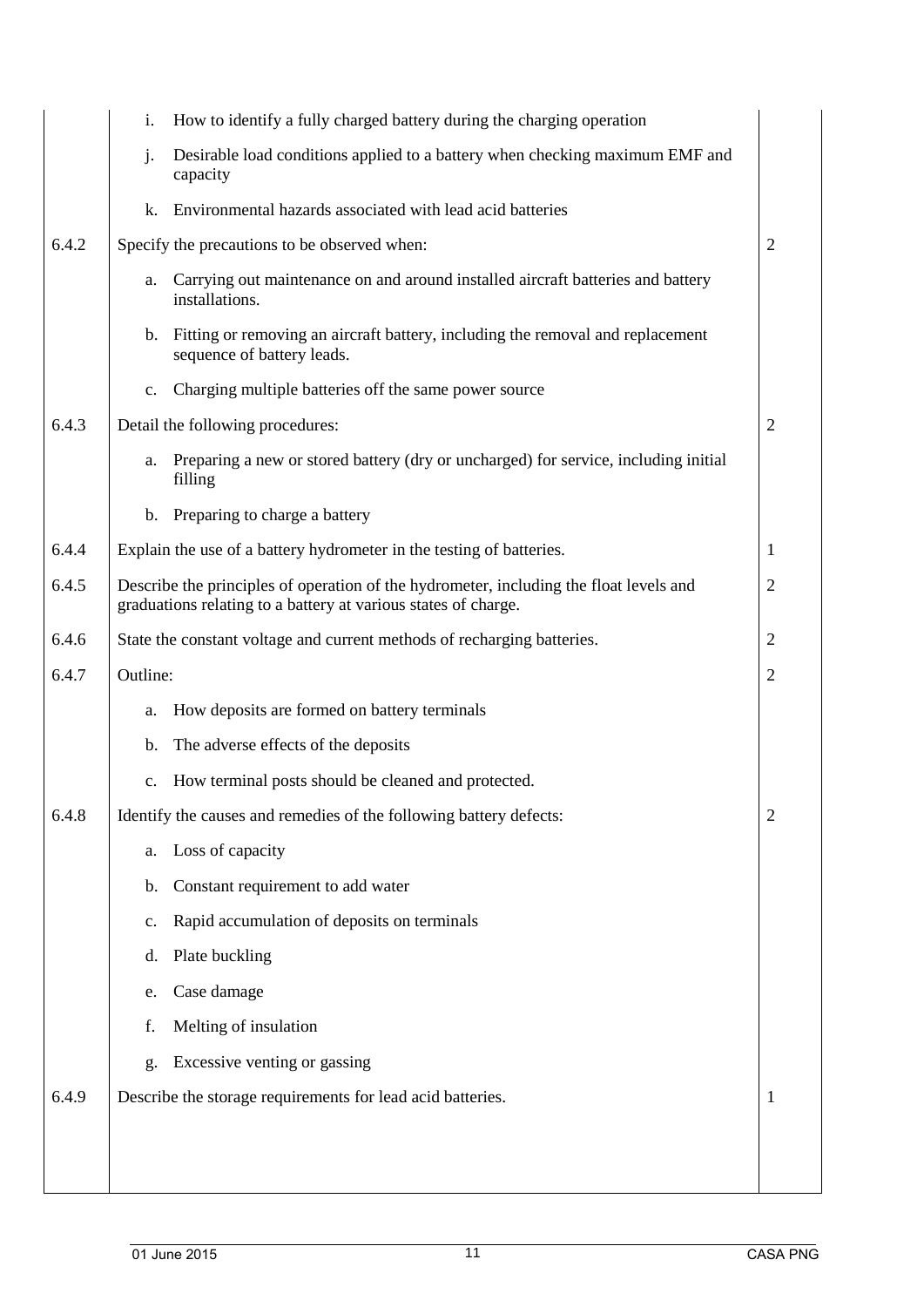| 6.5   | <b>Nickel-Cadmium Batteries Overview</b>                                                                                                  |                |
|-------|-------------------------------------------------------------------------------------------------------------------------------------------|----------------|
| 6.5.1 | Compare the main advantages and disadvantages of nickel-cadmium batteries over lead acid<br>batteries for aircraft use.                   | $\overline{1}$ |
| 6.5.2 | Compare internal resistances between a nickel-cadmium and lead-acid battery types.                                                        | 1              |
| 6.6   | <b>Nickel-Cadmium Batteries Construction</b>                                                                                              |                |
| 6.6.1 | Describe the following designs of nickel-cadmium battery:                                                                                 | 1              |
|       | Sealed batteries<br>a.                                                                                                                    |                |
|       | Semi-sealed batteries<br>b.                                                                                                               |                |
|       | Semi-open batteries<br>c.                                                                                                                 |                |
| 6.6.2 | State the chemical principles relating to charging and discharging a nickel-cadmium battery<br>with particular emphasis on the following: | $\mathbf{1}$   |
|       | Exchange of ions<br>a.                                                                                                                    |                |
|       | Plate oxidation<br>b.                                                                                                                     |                |
|       | Composition of plates and basic plate materials<br>c.                                                                                     |                |
|       | Chemical composition and SG of electrolyte<br>d.                                                                                          |                |
|       | SG changes during charge and discharge<br>e.                                                                                              |                |
|       | f.<br>Cause of gassing, the effect gassing has on electrolyte levels and the requirement to<br>add water                                  |                |
|       | Electrolyte temperature<br>g.                                                                                                             |                |
|       | Change of electrolyte state during charge and discharge<br>h.                                                                             |                |
|       | Charging voltage<br>i.                                                                                                                    |                |
|       | Individual cell voltage                                                                                                                   |                |
|       | Internal resistance<br>k.                                                                                                                 |                |
| 6.6.3 | Graph the discharge characteristics of a nickel-cadmium battery with respect to discharge<br>current versus time.                         | $\mathbf{1}$   |
| 6.6.4 | Describe battery construction of a nickel-cadmium battery.                                                                                | $\overline{2}$ |
| 6.6.5 | State the number of cells normally found in 12 and 24-volt nickel-cadmium aircraft<br>batteries.                                          | 1              |
| 6.7   | <b>Nickel-Cadmium Batteries Charging</b>                                                                                                  |                |
| 6.7.1 | Identify the following battery charging equipment:                                                                                        | 1              |
|       | Constant voltage and constant current chargers<br>a.                                                                                      |                |
|       | Ni-cad charger/analyser<br>b.                                                                                                             |                |
|       | Load banks<br>$c_{\cdot}$                                                                                                                 |                |
|       |                                                                                                                                           |                |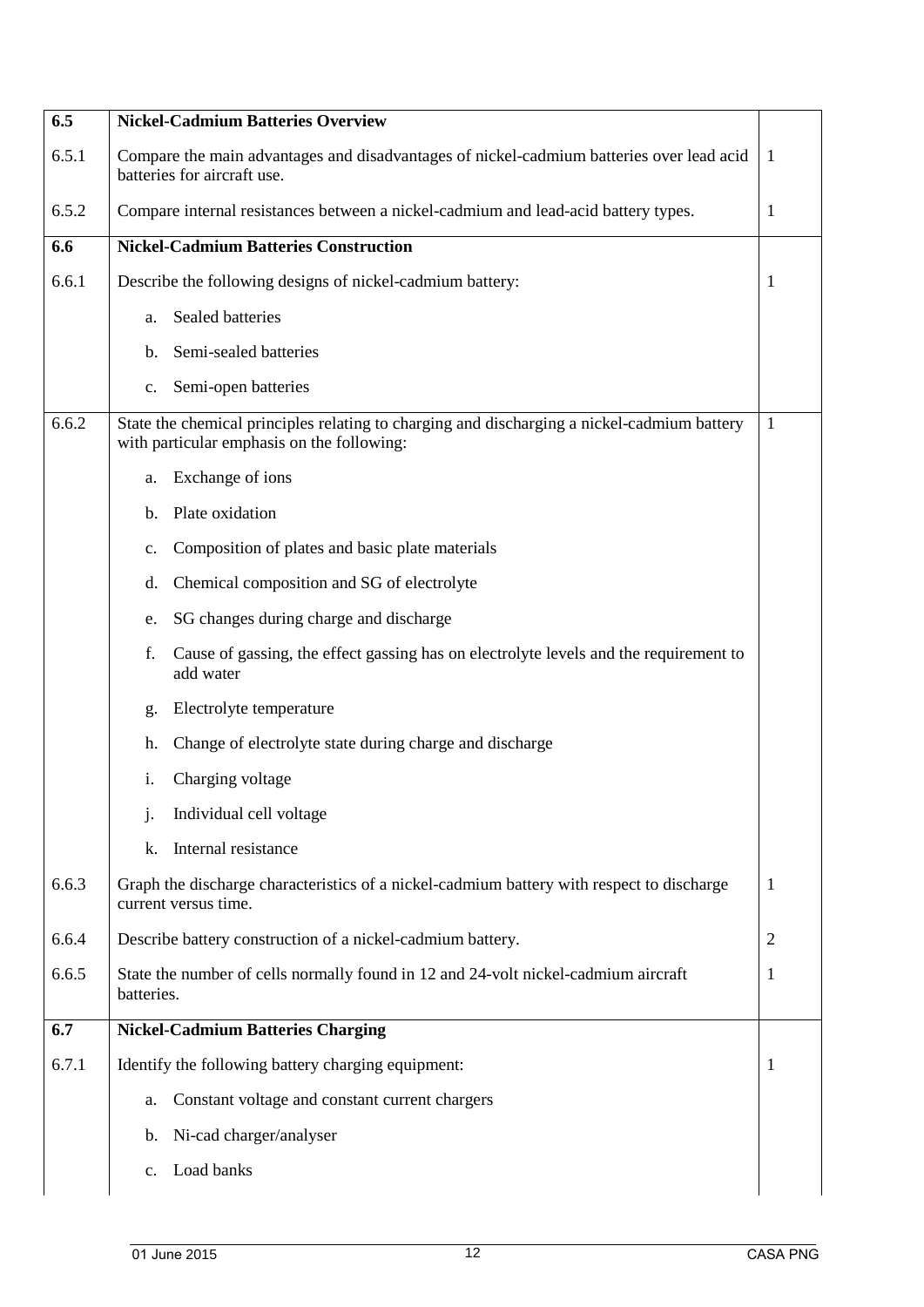|       | Voltage monitors<br>d.                                                                                                                                          |                |
|-------|-----------------------------------------------------------------------------------------------------------------------------------------------------------------|----------------|
| 6.7.2 | Specify the following storage criteria for nickel-cadmium batteries:                                                                                            | 1              |
|       | Charge state<br>a.                                                                                                                                              |                |
|       | Double charge and capacity check<br>b.                                                                                                                          |                |
| 6.8   | <b>Nickel-Cadmium Batteries Maintenance and Storage</b>                                                                                                         |                |
| 6.8.1 | Specify the procedure and safety precautions for servicing nickel-cadmium batteries.                                                                            | $\overline{2}$ |
| 6.8.2 | Specify with the purpose and operating principles of the following installed equipment<br>associated with the in-service operation of nickel-cadmium batteries: | $\mathbf{1}$   |
|       | Temperature sensing equipment<br>a.                                                                                                                             |                |
|       | Current sensing equipment<br>b.                                                                                                                                 |                |
|       | Voltage sensing equipment<br>$\mathbf{c}$ .                                                                                                                     |                |
| 6.8.3 | Describe thermal runaway with particular regard to:                                                                                                             | $\overline{2}$ |
|       | The causes of high temperatures during charge and discharge<br>a.                                                                                               |                |
|       | Indications of thermal runaway<br>b.                                                                                                                            |                |
|       | The adverse effects of high temperatures on internal resistance<br>c.                                                                                           |                |
|       | The thermal runaway cycle (vicious cycling)<br>d.                                                                                                               |                |
|       | How thermal runaway is monitored – location and use of temperature sensors<br>e.                                                                                |                |
|       | f.<br>Modern methods of controlling thermal runaway                                                                                                             |                |
| 6.8.4 | Identify with the probable cause and corrective action of the following nickel-cadmium<br>battery defects:                                                      | $\mathbf{1}$   |
|       | High continuous trickle charge<br>a.                                                                                                                            |                |
|       | Battery fails to pass ampere-hour check<br>b.                                                                                                                   |                |
|       | Battery fails to deliver rated capacity<br>c.                                                                                                                   |                |
|       | No potential available<br>d.                                                                                                                                    |                |
|       | Excessive white crystal deposits<br>e.                                                                                                                          |                |
|       | f.<br>Excessive water consumption                                                                                                                               |                |
|       | Heat or blue marks on hardware<br>g.                                                                                                                            |                |
|       | Excessive corrosion of hardware<br>h.                                                                                                                           |                |
|       | Distortion of cell case<br>i.                                                                                                                                   |                |
| 6.8.5 | Specify the following storage criteria for nickel-cadmium batteries:                                                                                            | 1              |
|       | Storage periodicity and limitations<br>a.                                                                                                                       |                |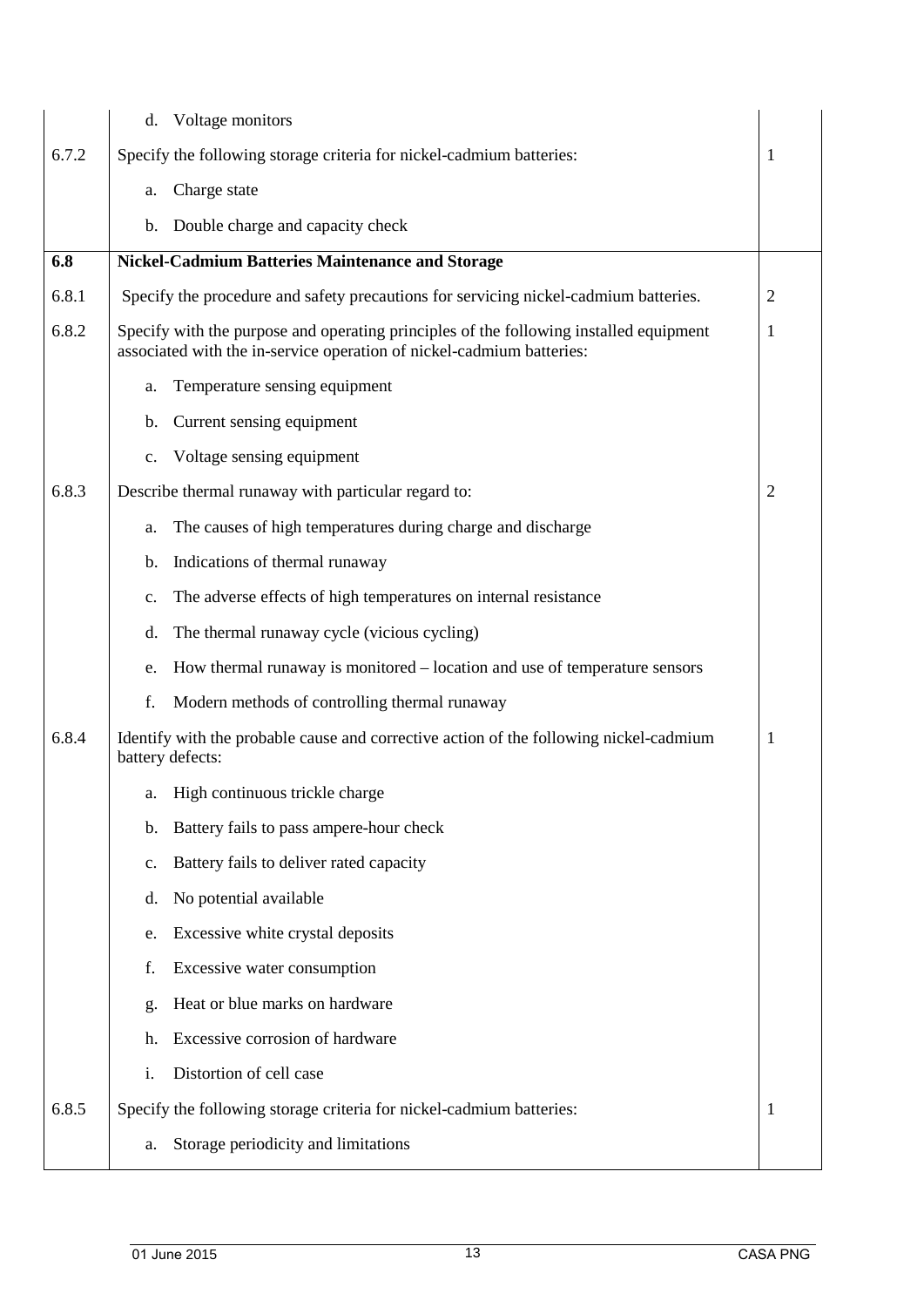|  | b. Terminal protection  |  |
|--|-------------------------|--|
|  | c. Inspection intervals |  |
|  | d. Storage environment  |  |

| $\overline{7}$ | <b>Magnetism</b>                                                                                                                       |                |
|----------------|----------------------------------------------------------------------------------------------------------------------------------------|----------------|
|                | Study Ref. 12                                                                                                                          |                |
| 7.1            | <b>Properties of a Magnet</b>                                                                                                          |                |
| 7.1.1          | Describe the properties of a magnet and the molecular theory of magnetism, including:                                                  | $\overline{2}$ |
|                | Artificially made magnets<br>a.                                                                                                        |                |
|                | Domain theory<br>b.                                                                                                                    |                |
|                | Laws of attraction and repulsion<br>$\mathbf{c}$ .                                                                                     |                |
|                | Magnetic shielding techniques and shielding materials<br>d.                                                                            |                |
|                | Magnetisation and demagnetisation<br>e.                                                                                                |                |
|                | The action of a magnet suspended in the earth's magnetic field<br>f.                                                                   |                |
| 7.1.2          | Identify the various types of magnetic material.                                                                                       | $\overline{2}$ |
| 7.1.3          | Specify the precautions associated with the handling, care and storage of permanent<br>magnets, including the requirement for keepers. | $\overline{2}$ |
| 7.2            | Electromagnetism                                                                                                                       |                |
| 7.2.1          | Specify how the following factors affect the magnitude of an induced current in a conductor<br>as it passes through a magnetic field:  | -1             |
|                | Magnetic field strength<br>a.                                                                                                          |                |
|                | Angle at which the magnetic lines are cut<br>b.                                                                                        |                |
|                | Rate at which the magnetic field is cut<br>$\mathbf{c}$ .                                                                              |                |
| 7.2.2          | Define the following terms and their relationship in a magnetic circuit:                                                               | $\overline{2}$ |
|                | Coercive force<br>a.                                                                                                                   |                |
|                | Flux density<br>b.                                                                                                                     |                |
|                | Permeability<br>c.                                                                                                                     |                |
|                | Reluctance<br>d.                                                                                                                       |                |
|                | Retentivity<br>e.                                                                                                                      |                |
|                | Saturation<br>f.                                                                                                                       |                |
| 7.2.3          | Describe the construction and principles of operation of electromagnets.                                                               | $\overline{2}$ |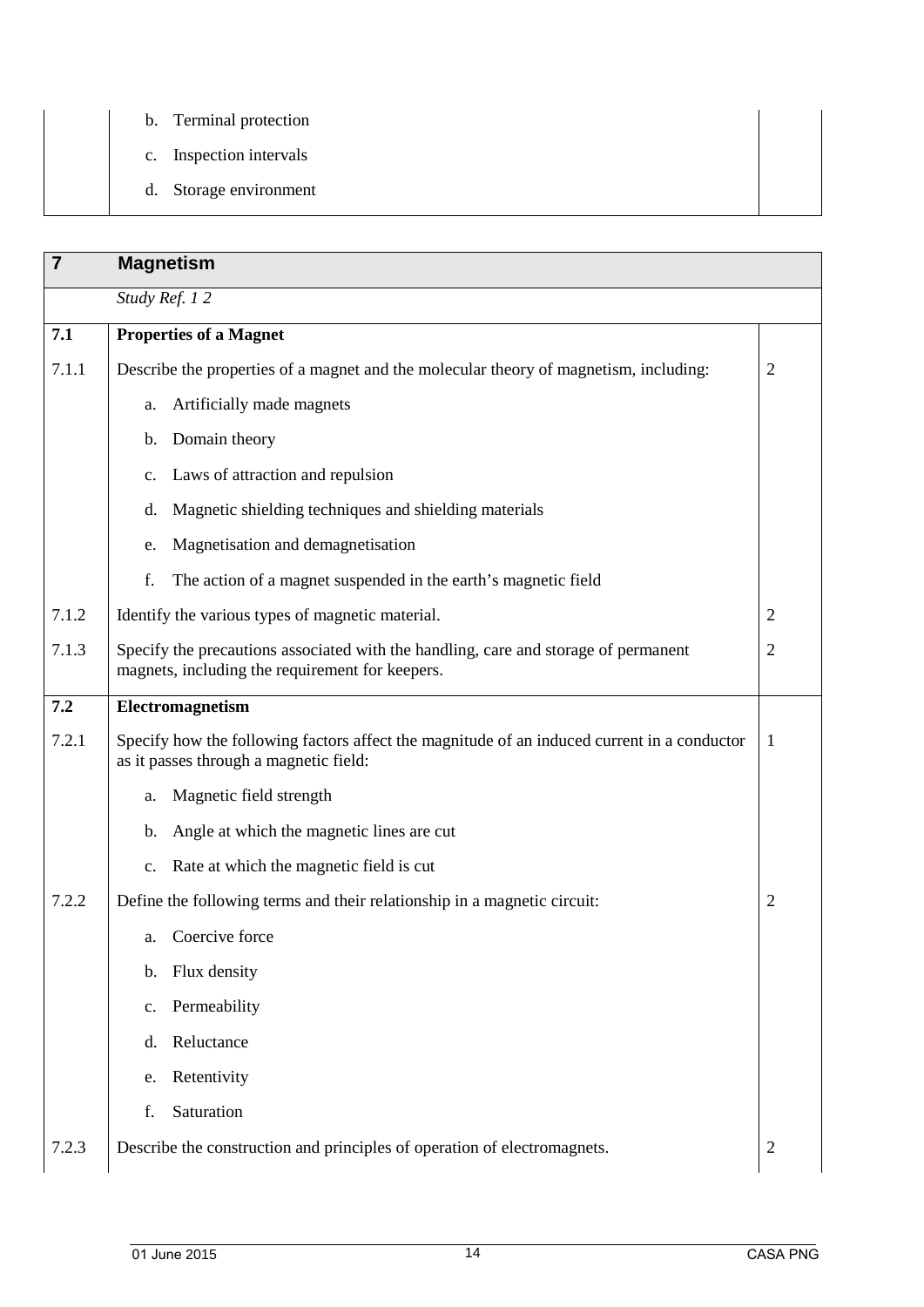| 7.2.4  |                  | Specify the use of the handclasp rules to determine the direction of the magnetic field about<br>a current carrying conductor (electron and conventional flow). | $\overline{2}$ |
|--------|------------------|-----------------------------------------------------------------------------------------------------------------------------------------------------------------|----------------|
| 7.2.5  |                  | With respect to electromagnets:                                                                                                                                 | $\overline{2}$ |
|        | a.               | Define magneto motive force (MMF) and field intensity                                                                                                           |                |
|        | b.               | Identify electromagnetic units                                                                                                                                  |                |
|        | c.               | Calculate MMF and field intensity from given data.                                                                                                              |                |
| 7.2.6  |                  | In relation to electromagnets, describe:                                                                                                                        | $\overline{2}$ |
|        | a.               | The action and field patterns where two current carrying conductors are placed<br>adjacent to each other.                                                       |                |
|        | b.               | The handclasp rules to determine the direction of north and south poles and the<br>direction of current flow through a coil.                                    |                |
| 7.2.7  |                  | List the factors that affect the strength of a magnetic field in an electromagnet.                                                                              |                |
| 7.2.8  |                  | Describe the B-H curve and the significance of a hysteresis loop.                                                                                               | 2              |
| 7.2.9  |                  | With respect to eddy currents, describe:                                                                                                                        | $\overline{2}$ |
|        | a.               | How they are produced                                                                                                                                           |                |
|        | b.               | Their effects on the performance of an electromagnetic component                                                                                                |                |
|        | $\mathbf{c}$ .   | The methods used to reduce adverse effects.                                                                                                                     |                |
|        |                  |                                                                                                                                                                 |                |
| 7.2.10 |                  | Specify the precautions for the care and storage of electromagnets.                                                                                             | $\overline{2}$ |
| 7.3    | <b>Induction</b> |                                                                                                                                                                 |                |
| 7.3.1  |                  | Describe how voltage is induced within a conductor.                                                                                                             | $\overline{2}$ |
| 7.3.2  |                  | Specify the effect of the following criteria on the magnitude of an induced voltage:                                                                            | 2              |
|        | a.               | Magnetic field strength                                                                                                                                         |                |
|        | b.               | The number of conductor turns                                                                                                                                   |                |
|        | c.               | The rate of change of flux                                                                                                                                      |                |
| 7.3.3  |                  | Describe the production of an induced voltage in a secondary coil (mutual inductance).                                                                          | $\overline{2}$ |
| 7.3.4  |                  | Specify the effects that the rate of change of primary current and mutual inductance have on<br>the value of an induced voltage.                                | $\overline{2}$ |
| 7.3.5  |                  | Describe how the following factors affect mutual inductance:                                                                                                    | 2              |
|        | a.               | Permeability of each coil                                                                                                                                       |                |
|        | b.               | Position of the coils with respect to each other                                                                                                                |                |
|        | c.               | The number of turns in each coil                                                                                                                                |                |
|        | d.               | The physical size of each coil                                                                                                                                  |                |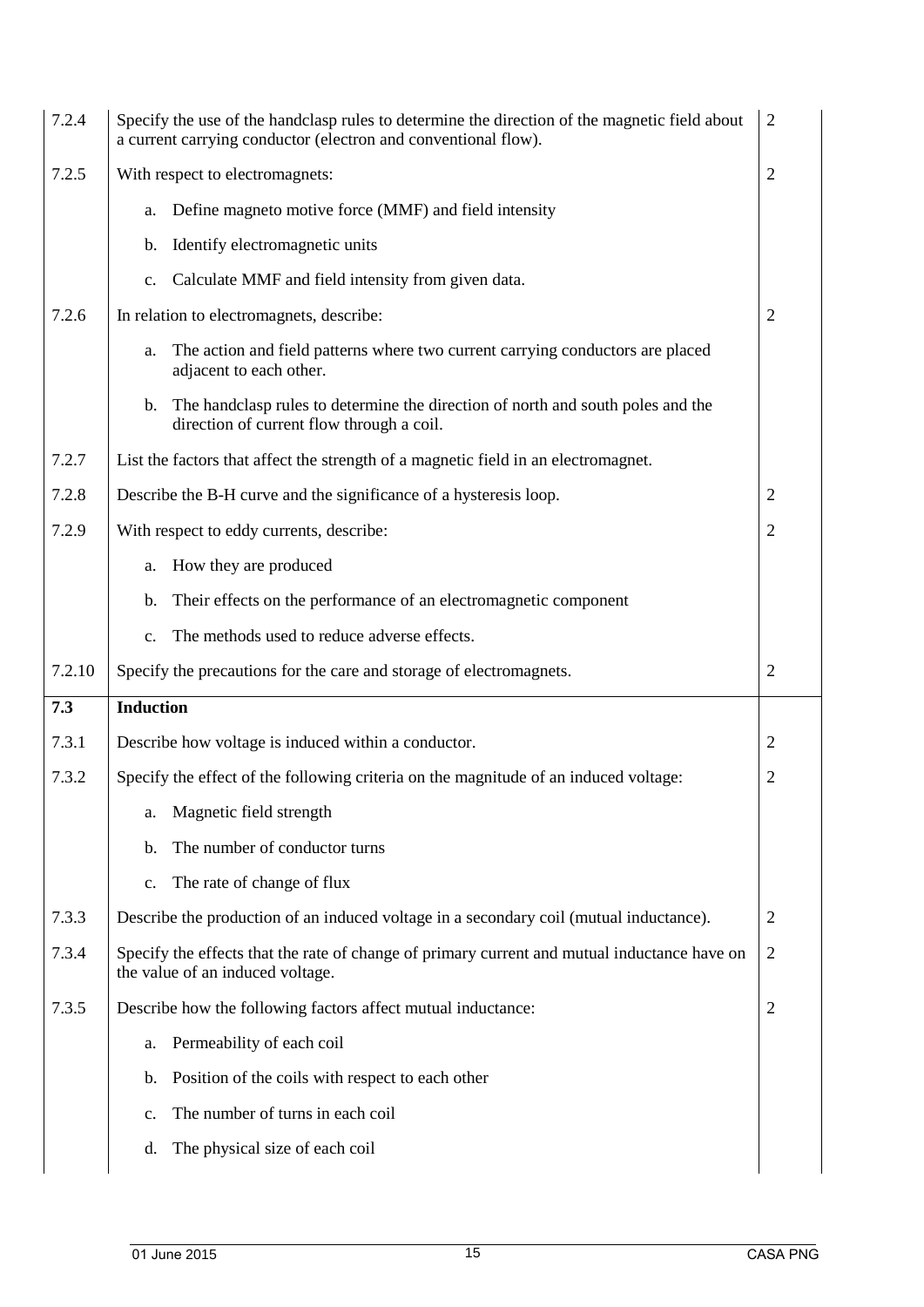| $\overline{2}$<br>$\overline{2}$ |
|----------------------------------|
|                                  |
|                                  |
|                                  |
|                                  |
|                                  |
|                                  |
|                                  |
|                                  |
|                                  |
|                                  |
| $\overline{2}$                   |
|                                  |
|                                  |
|                                  |
|                                  |
| $\overline{2}$                   |
|                                  |
|                                  |
| $\overline{2}$                   |
|                                  |
|                                  |

| <b>Alternating Current (AC)</b>                                  |             |
|------------------------------------------------------------------|-------------|
| <i>Study Ref.</i> $1 \ 2 \ 5 \ \& \ 6$                           |             |
| <b>Sinusoidal Wave Form Analysis</b>                             |             |
| Outline the general principles of AC generation in respect of:   | 2           |
| Single phase<br>a.                                               |             |
| Three phase<br>$\mathbf b$ .                                     |             |
| In relation to voltage, current and power, define the following: | $\mathbf 1$ |
| Average<br>a.                                                    |             |
|                                                                  |             |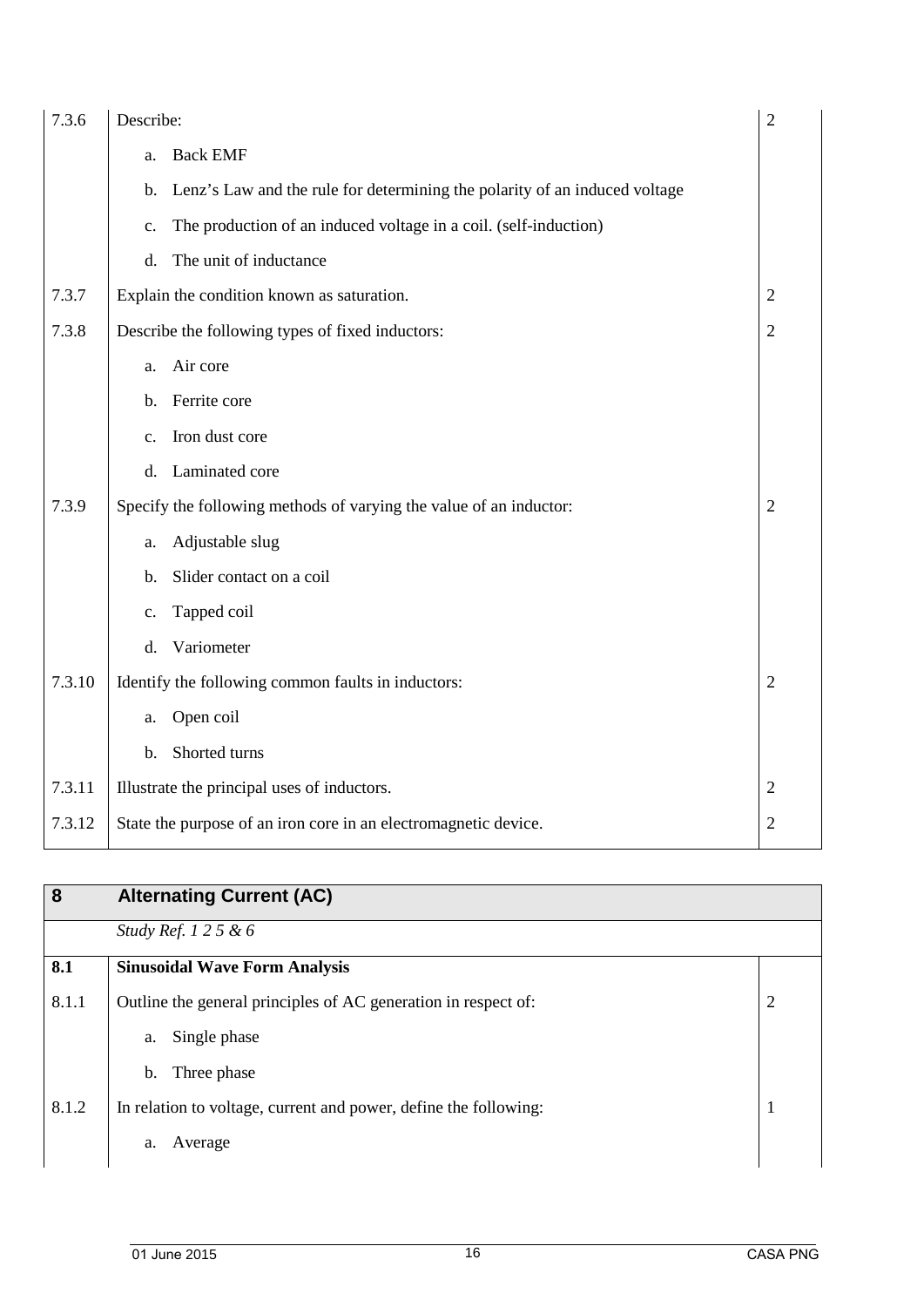|       | Instantaneous<br>b.                                                                               |                |
|-------|---------------------------------------------------------------------------------------------------|----------------|
|       | Peak<br>$c_{\cdot}$                                                                               |                |
|       | Peak to peak<br>d.                                                                                |                |
|       | Root mean square (RMS)<br>e.                                                                      |                |
| 8.1.3 | Perform calculations involving voltage, current and power, given variables.                       | $\overline{2}$ |
| 8.1.4 | Describe sinusoidal waveform with respect to the following:                                       | $\overline{2}$ |
|       | Angular velocity (Radians)<br>a.                                                                  |                |
|       | Cycle<br>b.                                                                                       |                |
|       | Frequency and resonant frequency<br>c.                                                            |                |
|       | Period<br>d.                                                                                      |                |
|       | Phase<br>e.                                                                                       |                |
| 8.1.5 | With respect to sinusoidal waveform, perform calculations given variables.                        | $\overline{2}$ |
| 8.1.6 | Identify the functions and effects of the following waves:                                        | $\overline{2}$ |
|       | Triangular<br>a.                                                                                  |                |
|       | b.<br>Square.                                                                                     |                |
| 8.1.7 | Calculate the effects on frequency with variation in the number of alternator poles and RPM.      | $\overline{2}$ |
| 8.1.8 | Describe harmonics and the effect that odd and even harmonics have on fundamental wave<br>shapes. | $\overline{2}$ |

| 9     | <b>Direct Current (DC)</b>                                                                                       |   |
|-------|------------------------------------------------------------------------------------------------------------------|---|
|       | <i>Study Ref. 1 2 5 &amp; 6</i>                                                                                  |   |
| 9.1   | <b>Theory of Operation</b>                                                                                       |   |
| 9.1.1 | Describe how AC to DC current rectification is achieved in a basic aircraft system.                              | 2 |
| 9.1.2 | Describe the following factors pertaining to the operation of a DC generator:                                    | 2 |
|       | The left-hand rule<br>a.                                                                                         |   |
|       | Production of a current in a conductor<br>$\mathbf{b}$ .                                                         |   |
|       | Graphical representation through 360 degrees, the output of an elementary generator<br>$\mathbf{c}$ .            |   |
|       | Graphical representation of the effects of commutation on the output of a generator<br>d.<br>through 360 degrees |   |
|       | The effects of multiple armature loops on generator output<br>e.                                                 |   |
|       | f.<br>Multiple poles                                                                                             |   |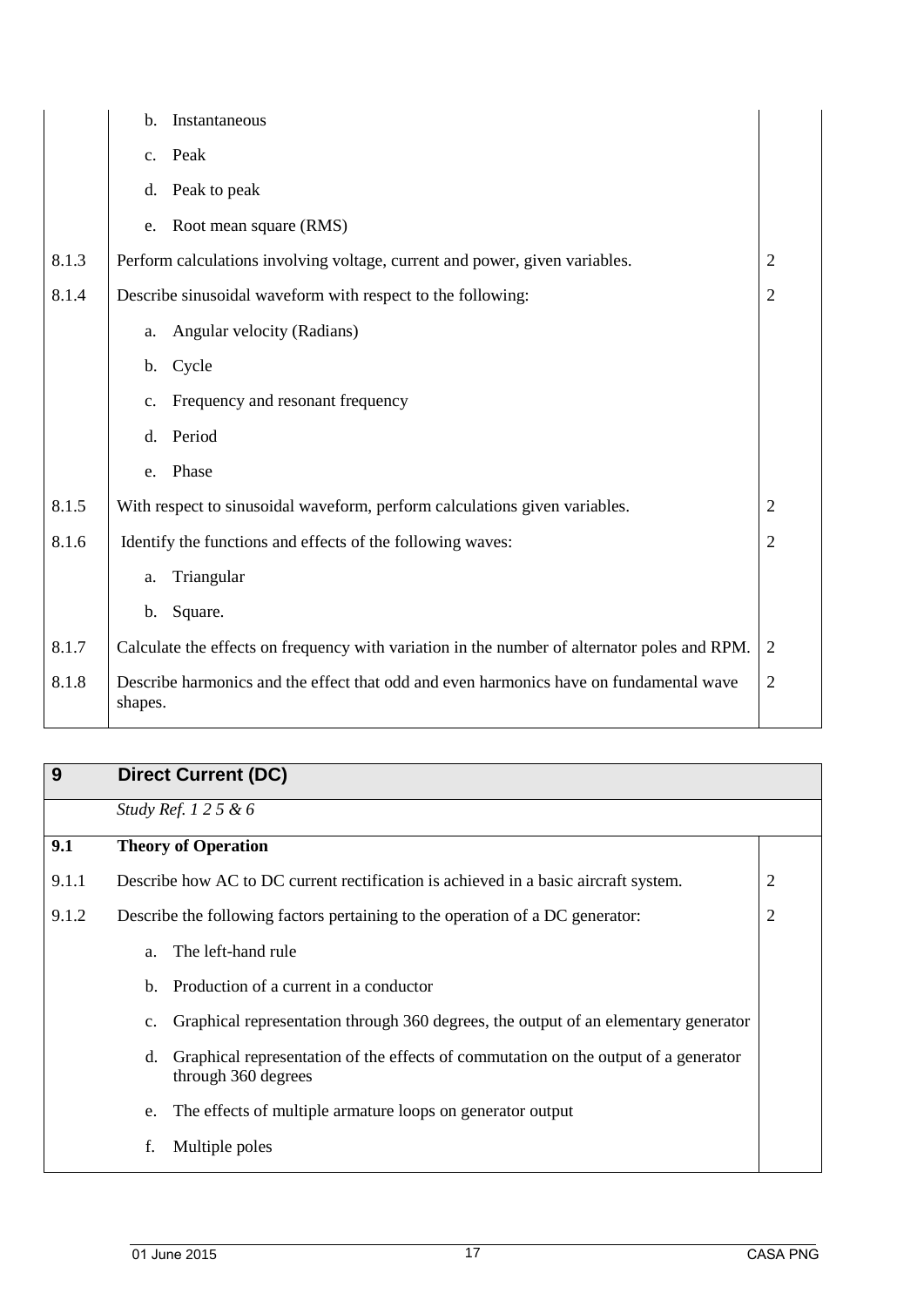|       | Ripple output and how it is reduced<br>g.                                                                                                |                |
|-------|------------------------------------------------------------------------------------------------------------------------------------------|----------------|
|       | Excitation and self-excitation<br>h.                                                                                                     |                |
|       | i.<br>Residual magnetism                                                                                                                 |                |
| 9.2   | <b>Types of DC Generator</b>                                                                                                             |                |
| 9.2.1 | Describe the construction, principles of operation and general characteristics of the<br>following types of DC generator:                | $\overline{2}$ |
|       | Self-excited<br>a.                                                                                                                       |                |
|       | Series-wound<br>$\mathbf{b}$ .                                                                                                           |                |
|       | Shunt-wound<br>c.                                                                                                                        |                |
|       | Compound-wound<br>d.                                                                                                                     |                |
|       | Differential-compounding<br>e.                                                                                                           |                |
|       | f.<br>Cumulative-compounding                                                                                                             |                |
|       | Starter generators<br>g.                                                                                                                 |                |
| 9.2.2 | Describe the advantages, disadvantages and aeronautical applications of various types of<br>DC generators.                               | $\overline{2}$ |
| 9.2.3 | State which type of generator is most commonly found in light aircraft applications.                                                     | $\overline{2}$ |
| 9.2.4 | Compare the voltage/load characteristics of the various types of DC generators.                                                          | $\overline{2}$ |
| 9.2.5 | Describe:                                                                                                                                | $\overline{2}$ |
|       | How aircraft DC generators are typically rated<br>a.                                                                                     |                |
|       | The importance of rating<br>b.                                                                                                           |                |
|       | Where the rating may be found<br>c.                                                                                                      |                |
| 9.2.6 | Define the term "coming in speed" with respect to a generator coming on line.                                                            | $\overline{2}$ |
| 9.2.7 | Specify the importance of direction of rotation and how it is determined.                                                                | $\overline{2}$ |
| 9.3   | <b>DC Generator Construction</b>                                                                                                         |                |
| 9.3.1 | Outline the construction of a typical 24-volt aircraft DC generator including the function<br>and operation of the following components: | $\overline{2}$ |
|       | Armature<br>a.                                                                                                                           |                |
|       | Commutator; segments, risers, mica separators and wedges<br>b.                                                                           |                |
|       | <b>Slots</b><br>$\mathbf{c}$ .                                                                                                           |                |
|       | Coils<br>d.                                                                                                                              |                |
|       | Shaft<br>e.                                                                                                                              |                |
|       | Splined drive<br>f.                                                                                                                      |                |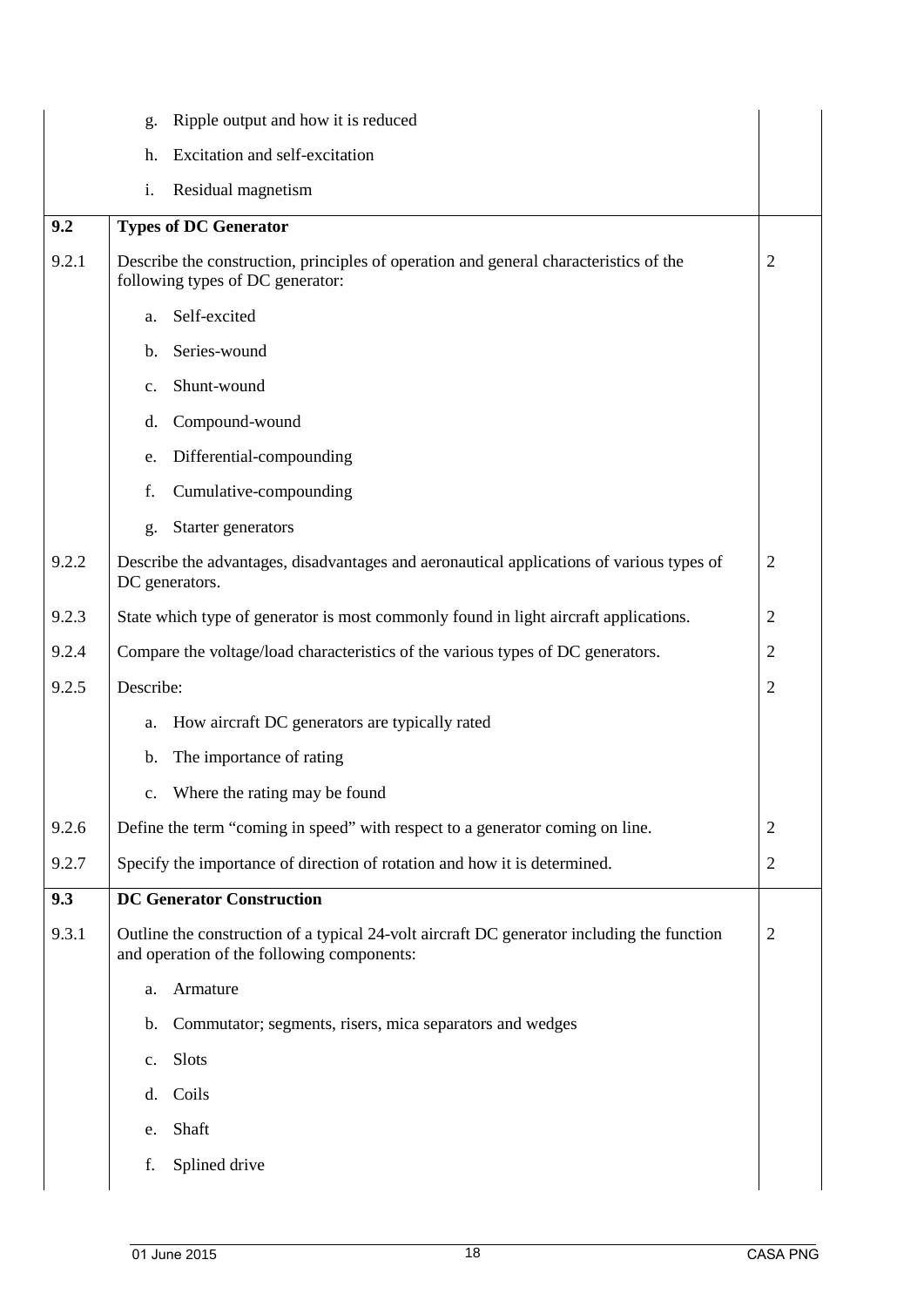|       | Field frame<br>g.                                                                                                   |                |
|-------|---------------------------------------------------------------------------------------------------------------------|----------------|
|       | Field windings<br>h.                                                                                                |                |
|       | i.<br>Bearing arrangement                                                                                           |                |
|       | j.<br>Brushes, springs and holders                                                                                  |                |
|       | Pole shoes<br>k.                                                                                                    |                |
|       | Laminated cores<br>1.                                                                                               |                |
|       | m. Air scoop                                                                                                        |                |
|       | Terminal posts or boxes<br>n.                                                                                       |                |
| 9.3.2 | Specify the significance of A, F and E terminals and what electrical connections would<br>normally be made at each. | $\overline{2}$ |
| 9.4   | <b>Maintenance</b>                                                                                                  |                |
| 9.4.1 | Identify the cause and effects of armature reaction in a DC generator.                                              | $\overline{2}$ |
| 9.4.2 | Specify how armature reaction is corrected through the use of inter-poles or brush<br>placement.                    | $\overline{2}$ |
| 9.4.3 | Describe the following activities associated with the in-service maintenance of generators:                         | $\overline{2}$ |
|       | <b>Installation procedures</b><br>a.                                                                                |                |
|       | Checking and adjustment of drive belts<br>$\mathbf b$ .                                                             |                |
|       | Commutator serviceability<br>c.                                                                                     |                |
|       | Brush, brush holder, and spring serviceability<br>d.                                                                |                |
|       | Spring tension checks<br>e.                                                                                         |                |
|       | f.<br>Cleaning of parts                                                                                             |                |
|       | Insulation checks<br>g.                                                                                             |                |
|       | Checks for field shorts<br>h.                                                                                       |                |
|       | Checks for armature shorts<br>i.                                                                                    |                |
|       | Bedding of brushes<br>j.                                                                                            |                |
|       | Rectification of typical generator defects<br>k.                                                                    |                |
|       | Voltage regulator operation<br>1.                                                                                   |                |
|       | m. Load considerations when making voltage adjustments                                                              |                |
| 9.4.4 | Outline the basic principles of how the output voltage is normally regulated on a DC<br>generator.                  | $\overline{2}$ |
| 9.4.4 | Describe the testing of a DC generator with particular regard to the following:                                     | $\overline{2}$ |
|       | Low or no output<br>a.                                                                                              |                |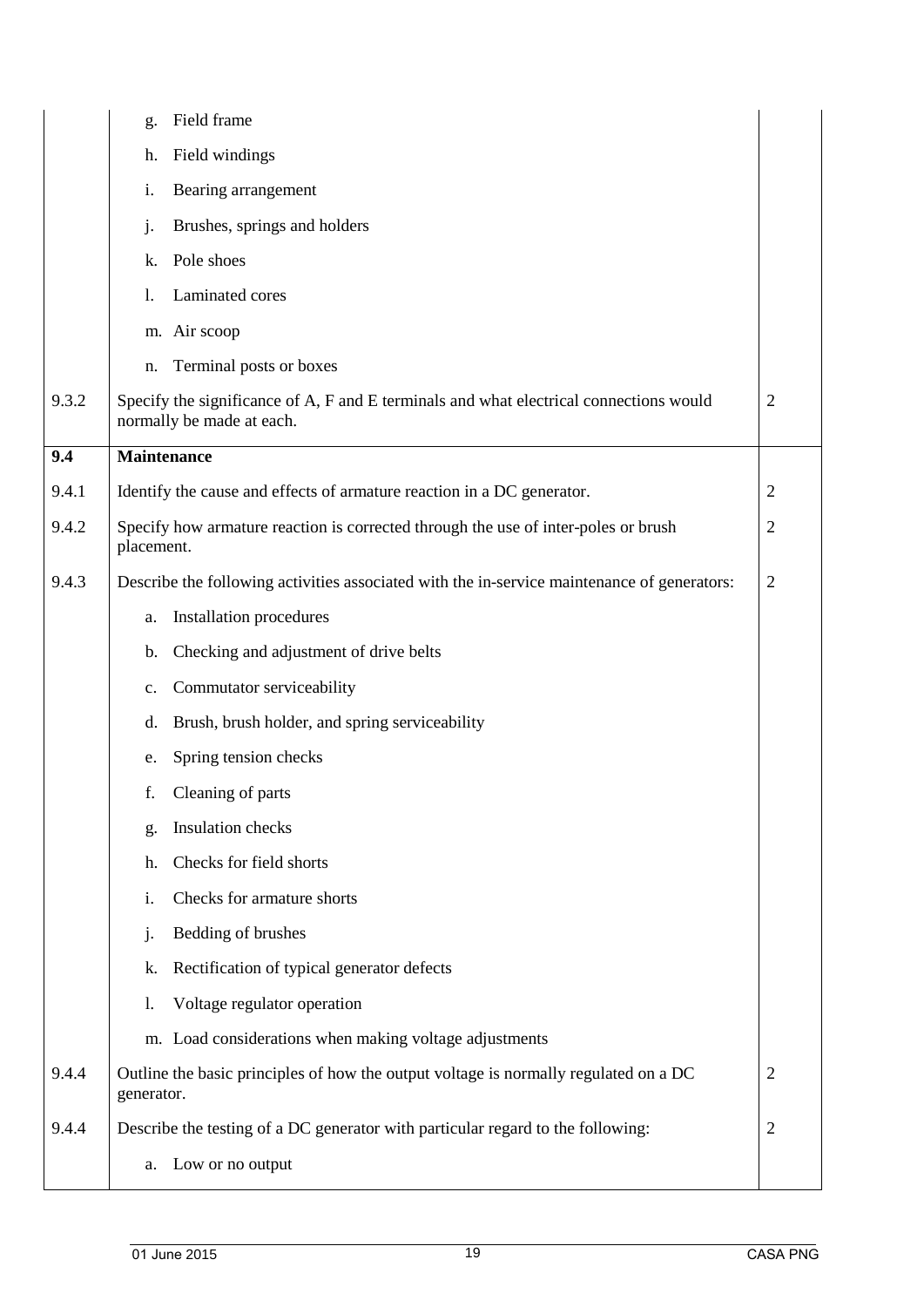| Type of equipment used<br>b. |
|------------------------------|
|------------------------------|

c. Identification and likely causes of defects

| 10     | <b>Aircraft Alternators</b>                                                                        |                |
|--------|----------------------------------------------------------------------------------------------------|----------------|
|        | Study Ref. 125 & 6                                                                                 |                |
| 10.1   | <b>Types of Aircraft Alternator</b>                                                                |                |
| 10.1.1 | Describe the following types of alternator in aeronautical use:                                    | $\overline{2}$ |
|        | DC alternators<br>a.                                                                               |                |
|        | AC alternators – Constant frequency and frequency wild systems<br>b.                               |                |
|        | Inverters (static and rotary)<br>$\mathbf{c}$ .                                                    |                |
| 10.1.2 | State the advantages, disadvantages, and common applications of each type of alternator:           | $\overline{2}$ |
| 10.2   | <b>Construction</b>                                                                                |                |
| 10.2.1 | Describe the construction of a DC alternator with particular regard to the following:              | $\overline{2}$ |
|        | Rotor shaft<br>a.                                                                                  |                |
|        | Rotor windings<br>b.                                                                               |                |
|        | Segments and fingers<br>c.                                                                         |                |
|        | Slip rings<br>d.                                                                                   |                |
|        | <b>Brushes</b><br>e.                                                                               |                |
|        | Stator frame (laminated soft iron)<br>f.                                                           |                |
|        | Stator windings or coil sets<br>g.                                                                 |                |
|        | Coil connections<br>h.                                                                             |                |
|        | Rectifier diodes<br>i.                                                                             |                |
| 10.3   | Operation                                                                                          |                |
| 10.3.1 | Specify the principles of operation of a DC alternator with particular regard to the<br>following: | $\overline{2}$ |
|        | Three phase stator configuration<br>a.                                                             |                |
|        | Output current<br>b.                                                                               |                |
|        | "Y" connections<br>c.                                                                              |                |
|        | Wave form during 360 degree rotation<br>d.                                                         |                |
|        | AC rectification and voltage reduction for battery charging<br>e.                                  |                |
|        | Voltage control<br>f.                                                                              |                |
|        |                                                                                                    |                |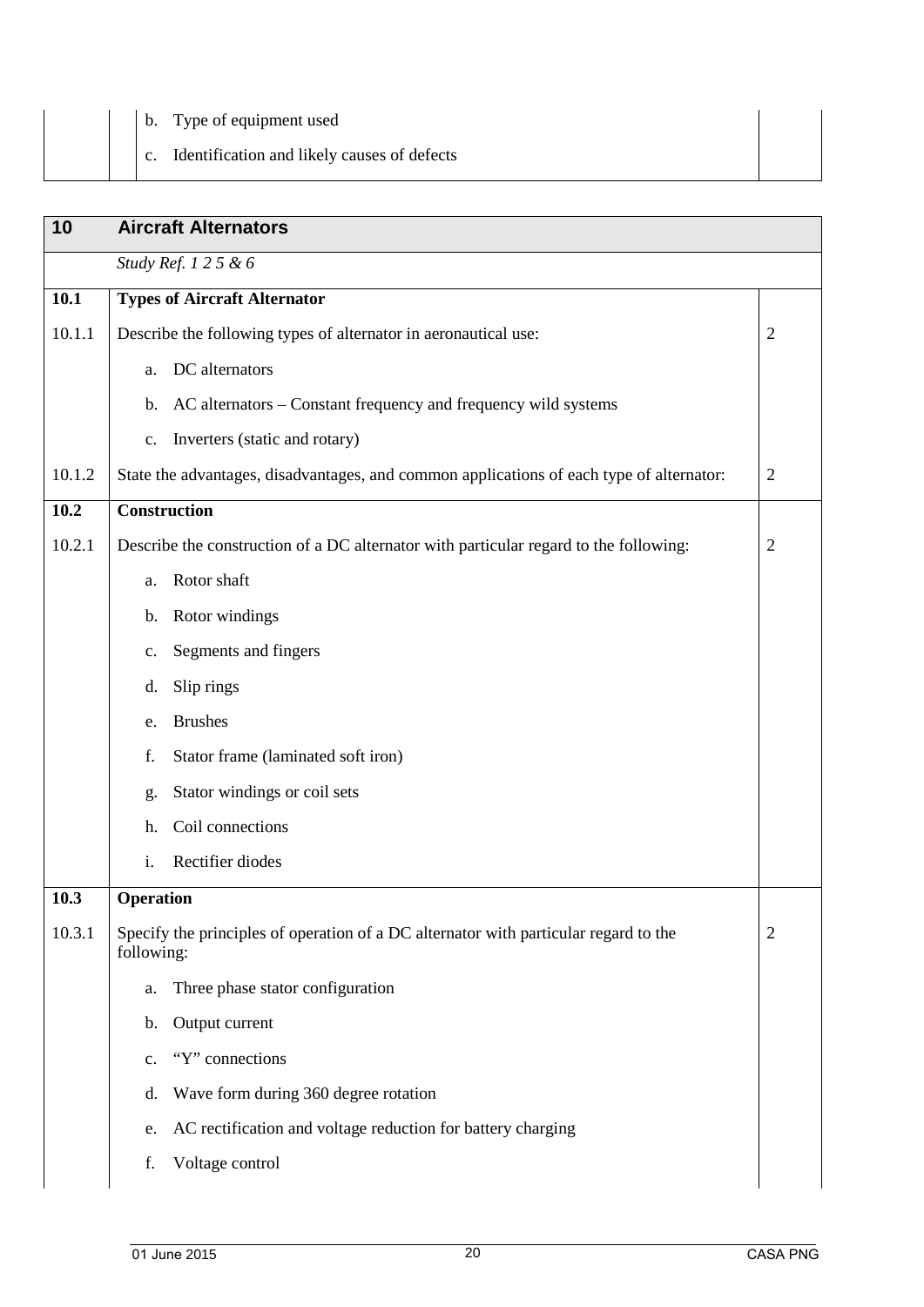|        | Transistorised voltage regulators<br>g.                                                                                    |                |
|--------|----------------------------------------------------------------------------------------------------------------------------|----------------|
| 10.3.2 | Define what is meant by the term rectification.                                                                            |                |
| 10.3.3 | State how rectification is achieved in an AC system.                                                                       | 2              |
| 10.4   | <b>Maintenance</b>                                                                                                         |                |
| 10.4.1 | Identify the following faults relating to an alternator not producing power, and how they<br>would be found and rectified: | 2              |
|        | Open field circuit<br>a.                                                                                                   |                |
|        | Shorted or open diode in the rectifier circuit<br>b.                                                                       |                |
| 10.4.2 | Specify the effects of battery polarity on rectifying diode serviceability.                                                | 2              |
| 10.4.3 | Describe the adverse effects of flashing the field on a DC alternator.                                                     | $\overline{2}$ |
| 10.4.4 | Describe the importance of electrical load during DC alternator operation.                                                 | 2              |
|        |                                                                                                                            |                |

| 11     | <b>DC Motors</b>                                                                                                          |                |
|--------|---------------------------------------------------------------------------------------------------------------------------|----------------|
|        | Study Ref. 125 & 6                                                                                                        |                |
| 11.1   | <b>Types of DC Motor</b>                                                                                                  |                |
| 11.1.1 | Describe the following types of DC motors:                                                                                | $\mathbf{1}$   |
|        | Series wound<br>a.                                                                                                        |                |
|        | Shunt wound<br>b.                                                                                                         |                |
|        | Compound wound<br>c.                                                                                                      |                |
| 11.1.2 | Compare the advantages and disadvantages of types of motors.                                                              | $\overline{2}$ |
| 11.1.3 | Specify typical aeronautical applications for each type of motor.                                                         | $\overline{2}$ |
| 11.1.4 | Graph the speed/load characteristics of the various types of DC motor                                                     | $\overline{2}$ |
| 11.1.5 | State how speed may be controlled in a no-load situation.                                                                 |                |
| 11.1.6 | Explain how electrodynamic braking is achieved in an electric motor, including control of<br>field and armature currents. | $\overline{2}$ |
| 11.2   | Construction                                                                                                              |                |
| 11.2.1 | Describe the construction, armature and field connections of the following types of DC<br>motor:                          | $\overline{2}$ |
|        | Series wound<br>a.                                                                                                        |                |
|        | Shunt wound<br>b.                                                                                                         |                |
|        | Compound wound<br>$\mathbf{c}$ .                                                                                          |                |
|        |                                                                                                                           |                |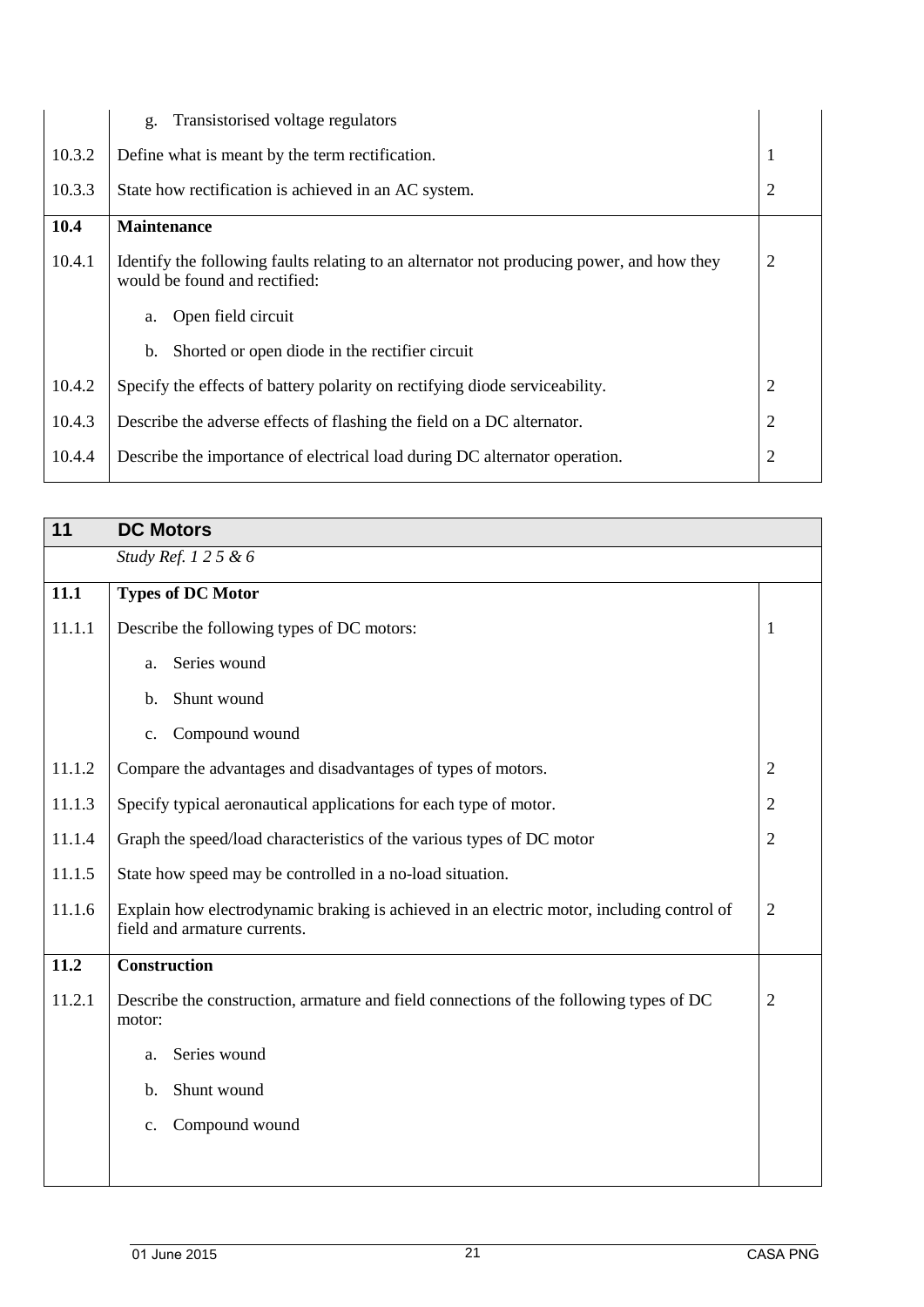| 11.3   | Operation                                                                                               |                |
|--------|---------------------------------------------------------------------------------------------------------|----------------|
| 11.3.1 | Describe the principles of operation of the following types of DC motor:                                | $\overline{2}$ |
|        | Series wound<br>a.                                                                                      |                |
|        | Shunt wound<br>b.                                                                                       |                |
|        | Compound wound<br>c.                                                                                    |                |
| 11.3.2 | Describe the following:                                                                                 | $\overline{2}$ |
|        | Right hand rule for basic motor operation<br>a.                                                         |                |
|        | The effects of parallel current carrying conductors<br>b.                                               |                |
|        | Developing torque<br>c.                                                                                 |                |
|        | Principles of operation of the basic DC motor<br>d.                                                     |                |
|        | The purpose of having two field windings wound in opposite directions<br>e.                             |                |
| 11.3.3 | Specify how the following functions are achieved:                                                       | $\overline{2}$ |
|        | Motor speed change<br>a.                                                                                |                |
|        | Reversing motor direction<br>b.                                                                         |                |
|        | Motor braking (mechanical and electrodynamic)<br>c.                                                     |                |
| 11.4   | <b>Electrically Powered Actuators</b>                                                                   |                |
| 11.4.1 | With regard to actuators in an aircraft electrical system, describe the following:                      | 2              |
|        | Typical applications for linear and rotary types<br>a.                                                  |                |
|        | Types of electrical motor used<br>b.                                                                    |                |
|        | Braking systems commonly used<br>c.                                                                     |                |
|        | Speed control<br>d.                                                                                     |                |
|        | Reversing devices<br>e.                                                                                 |                |
|        | Travel adjustment<br>f.                                                                                 |                |
|        | Maintenance requirements<br>g.                                                                          |                |
| 11.5   | Maintenance                                                                                             |                |
| 11.5.1 | Identify the following losses that occur when electrical energy is converted into mechanical<br>energy. | -1             |
|        | Copper losses<br>a.                                                                                     |                |
|        | Iron losses<br>$\mathbf{b}$ .                                                                           |                |
|        | Eddy current losses<br>c.                                                                               |                |
| 11.5.2 | Explain how losses caused during energy conversion may be minimised.                                    | $\mathbf{1}$   |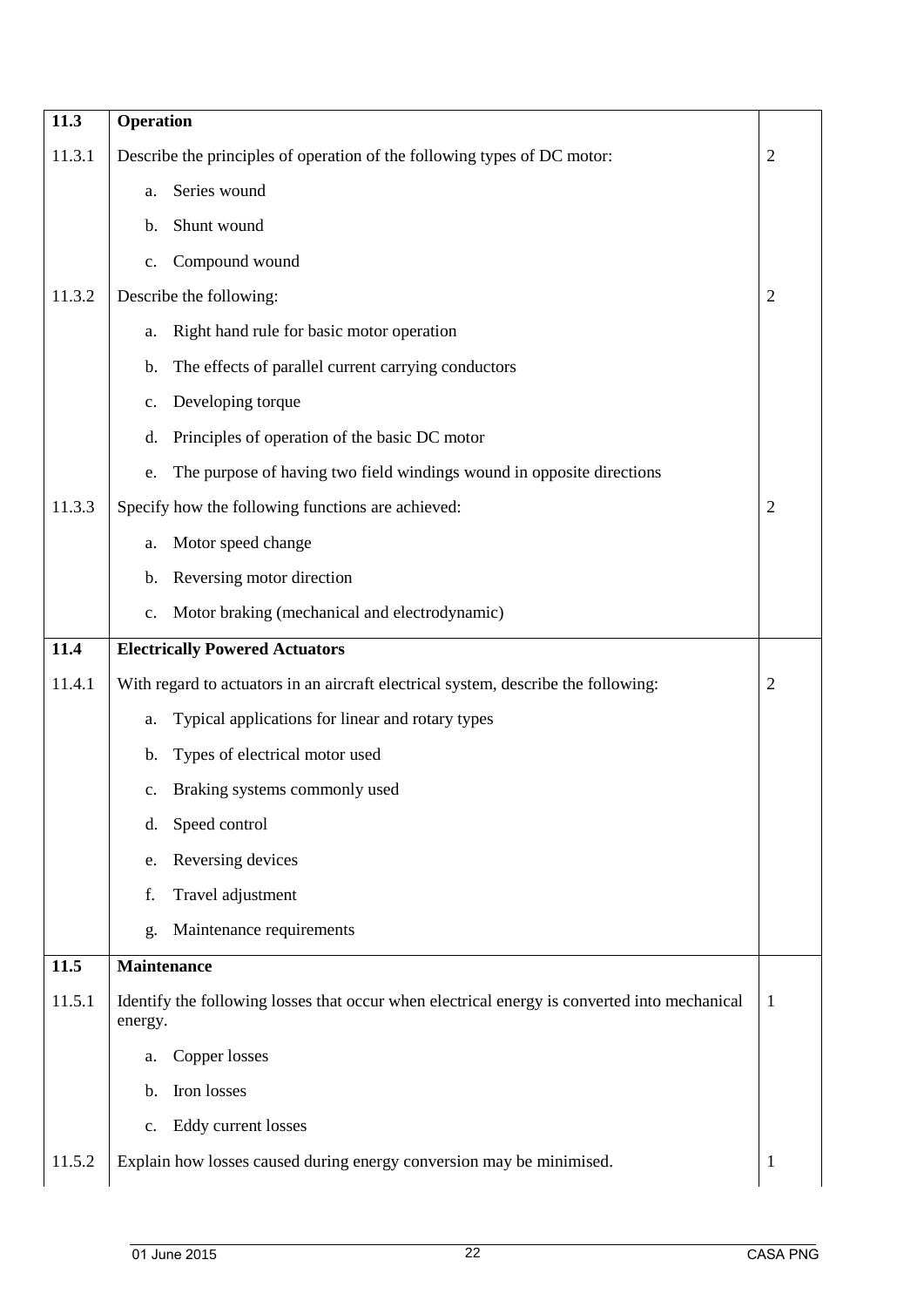| 11.5.3 | Identify the cause and effects of back EMF in a motor armature relative to the various types<br>of motor. | 1              |
|--------|-----------------------------------------------------------------------------------------------------------|----------------|
| 11.5.4 | Describe the following inspection and maintenance activities associated with DC motors:                   | $\overline{2}$ |
|        | Brush serviceability checks<br>a.                                                                         |                |
|        | Commutator serviceability<br>b.                                                                           |                |
|        | Wiring and connections<br>$\mathbf{c}$ .                                                                  |                |
|        | <b>Bearings</b><br>d.                                                                                     |                |
|        | Lubrication requirements<br>e.                                                                            |                |
|        | Requirements for a load when testing a series wound motor removed from the<br>f.<br>aircraft system       |                |

| 12     | <b>Transformers</b>                                                                  |                |
|--------|--------------------------------------------------------------------------------------|----------------|
|        | Study Ref. 1 2 & 5                                                                   |                |
| 12.1   | <b>Transformer Principles</b>                                                        |                |
| 12.1.1 | Describe construction and operating principles of a transformer.                     | 1              |
| 12.1.2 | Identify transformer losses and state how they are minimised.                        | 1              |
| 12.1.3 | Specify the action of a transformer under the following conditions:                  | 1              |
|        | Load<br>a.                                                                           |                |
|        | No load<br>b.                                                                        |                |
|        | Resistive load<br>$C_{\bullet}$                                                      |                |
|        | Inductive load<br>d.                                                                 |                |
|        | Capacitive load<br>e.                                                                |                |
| 12.1.4 | Describe power transfer, efficiency and the relevance of polarity markings.          | 1              |
| 12.1.5 | From given data calculate:                                                           | $\overline{2}$ |
|        | Efficiency<br>a.                                                                     |                |
|        | Power<br>$\mathbf{b}$ .                                                              |                |
|        | Primary or secondary current<br>c.                                                   |                |
|        | Primary or secondary voltage<br>d.                                                   |                |
|        | Turns ratio<br>e.                                                                    |                |
| 12.1.6 | Specify the operation and use of autotransformers, current transformers and variacs. | 1              |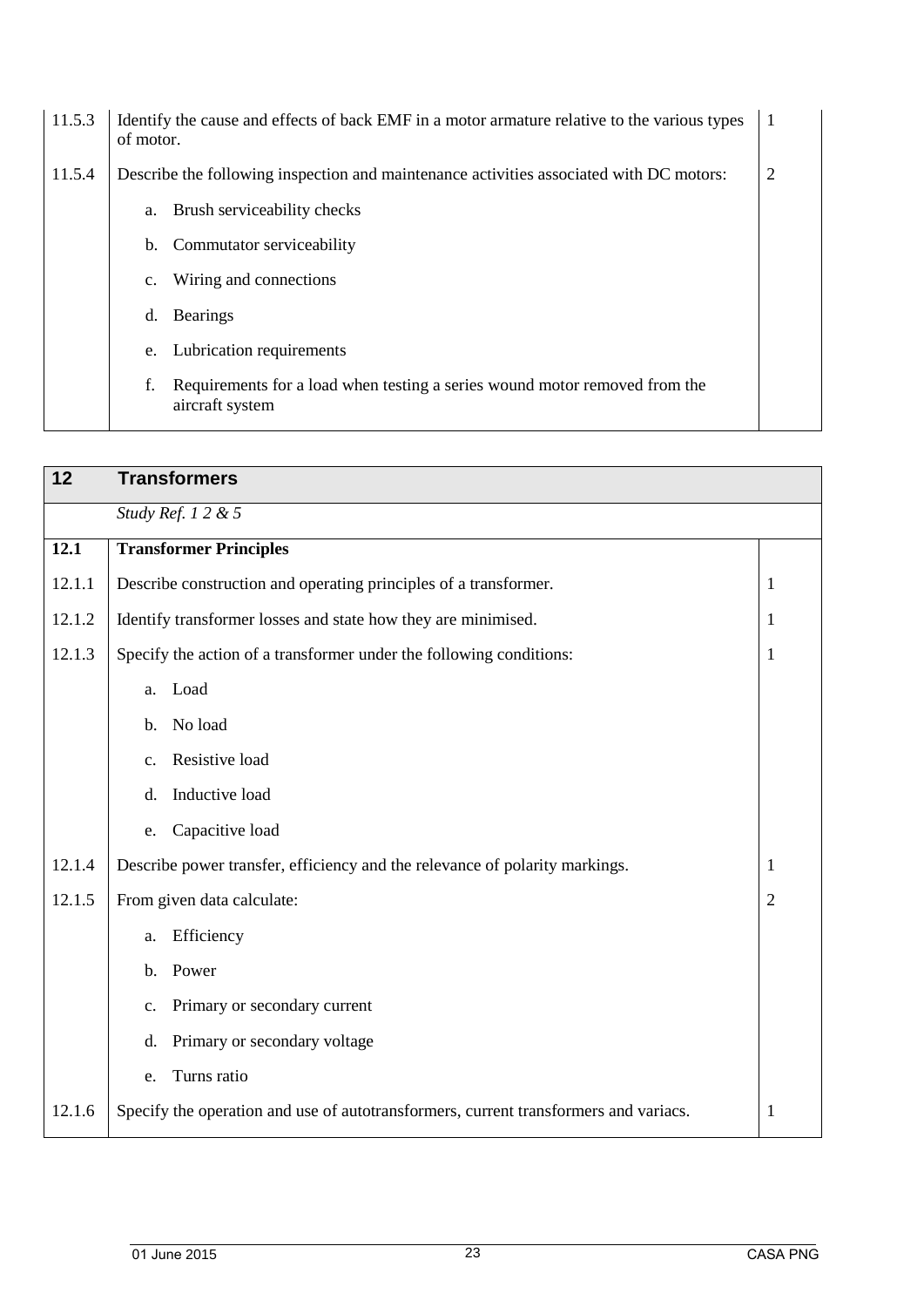| 13     | <b>Resistance</b>                                                                                                   |                |
|--------|---------------------------------------------------------------------------------------------------------------------|----------------|
|        | Study Ref. 12                                                                                                       |                |
| 13.1   | <b>Resistance</b>                                                                                                   |                |
| 13.1.1 | Describe resistance and factors that affect its value.                                                              | 1              |
| 13.1.2 | Define the following terms.                                                                                         | 1              |
|        | Positive and negative temperature coefficient<br>a.                                                                 |                |
|        | Conductance<br>$\mathbf{b}$ .                                                                                       |                |
|        | Specific resistance<br>c.                                                                                           |                |
| 13.2   | <b>Resistors</b>                                                                                                    |                |
| 13.2.1 | Specify the composition, performance (stability and tolerance) and limitations of the<br>following fixed resistors: | 1              |
|        | Carbon composition<br>a.                                                                                            |                |
|        | Carbon film<br>b.                                                                                                   |                |
|        | Metallic film<br>c.                                                                                                 |                |
|        | Wire wound<br>d.                                                                                                    |                |
| 13.2.2 | Outline the following types of variable resistor:                                                                   | 1              |
|        | Carbon film<br>a.                                                                                                   |                |
|        | Thermistor<br>b.                                                                                                    |                |
|        | Voltage dependent resistor and varistor<br>c.                                                                       |                |
|        | Wire wound<br>d.                                                                                                    |                |
| 13.2.3 | Identify resistor colour codes, values and tolerances.                                                              | $\overline{c}$ |
| 13.2.4 | Describe the system of preferred values and wattage ratings.                                                        | 2              |
| 13.2.5 | State the factors that affect the resistance of a wire conductor.                                                   | 3              |
| 13.2.6 | Outline the construction and use of potentiometers and rheostats.                                                   | 1              |
| 13.2.7 | State the effect on the output voltage when the load is varied.                                                     | 1              |
| 13.2.8 | Describe the characteristics of a good insulator material.                                                          | $\overline{2}$ |
| 13.3   | <b>Power</b>                                                                                                        |                |
| 13.3.1 | Specify the dissipation of power by a resistor.                                                                     | 2              |
| 13.3.2 | In electrical terms, define power, work, and potential and kinetic energy.                                          | $\overline{2}$ |
| 13.3.3 | Convert horsepower to watts and vice versa.                                                                         | 2              |
| 13.3.4 | State the power formula.                                                                                            | 2              |
|        |                                                                                                                     |                |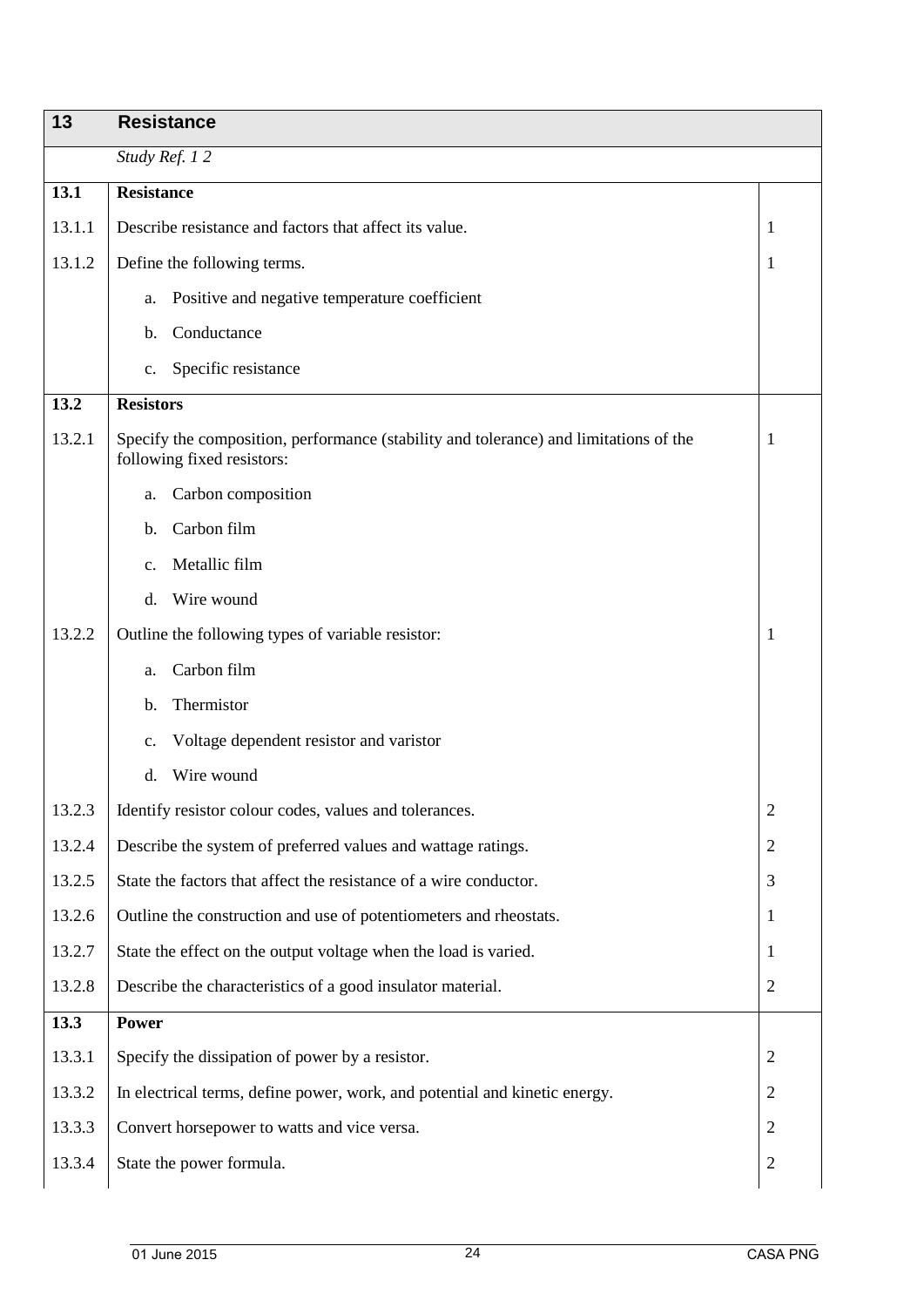| 13.3.5 Describe the maximum power transfer theorem.           |  |
|---------------------------------------------------------------|--|
| 13.3.6 Perform calculations involving power, work and energy. |  |

| 14     | <b>Capacitance</b>                                                                                 |                |
|--------|----------------------------------------------------------------------------------------------------|----------------|
|        | Study Ref. 1 & 2                                                                                   |                |
| 14.1   | Capacitance                                                                                        |                |
| 14.1.1 | State the unit of capacitance and explain the following relationships:                             | $\overline{2}$ |
|        | $C = K A/D$<br>a.                                                                                  |                |
|        | b. $Q=CV$                                                                                          |                |
| 14.1.2 | Describe the following factors affecting capacitance:                                              | $\overline{2}$ |
|        | Area of the plates<br>a.                                                                           |                |
|        | Dielectric and dielectric strength<br>b.                                                           |                |
|        | Dielectric constant<br>$\mathbf{c}$ .                                                              |                |
|        | Distance between the plates<br>d.                                                                  |                |
|        | Number of plates<br>e.                                                                             |                |
| 14.1.3 | Describe the following factors:                                                                    | $\overline{2}$ |
|        | Relationship between capacitance and working voltage<br>a.                                         |                |
|        | Voltage rating<br>b.                                                                               |                |
|        | Working voltage<br>$\mathbf{c}$ .                                                                  |                |
|        | Losses and efficiency<br>d.                                                                        |                |
| 14.2   | Capacitors                                                                                         |                |
| 14.2.1 | Outline the basic construction and principle of operation of a capacitor.                          | $\overline{2}$ |
| 14.2.2 | Describe the construction, principles of operation and application of the following<br>capacitors: | 2              |
|        | Ceramic<br>a.                                                                                      |                |
|        | Electrolytic<br>b.                                                                                 |                |
|        | Mica<br>c.                                                                                         |                |
|        | Paper<br>d.                                                                                        |                |
|        | Tantalum<br>e.                                                                                     |                |
| 14.2.3 | State the common types of variable capacitor.                                                      | $\overline{c}$ |
| 14.2.4 | State the preferred values of capacitors and the method of colour coding.                          | $\overline{2}$ |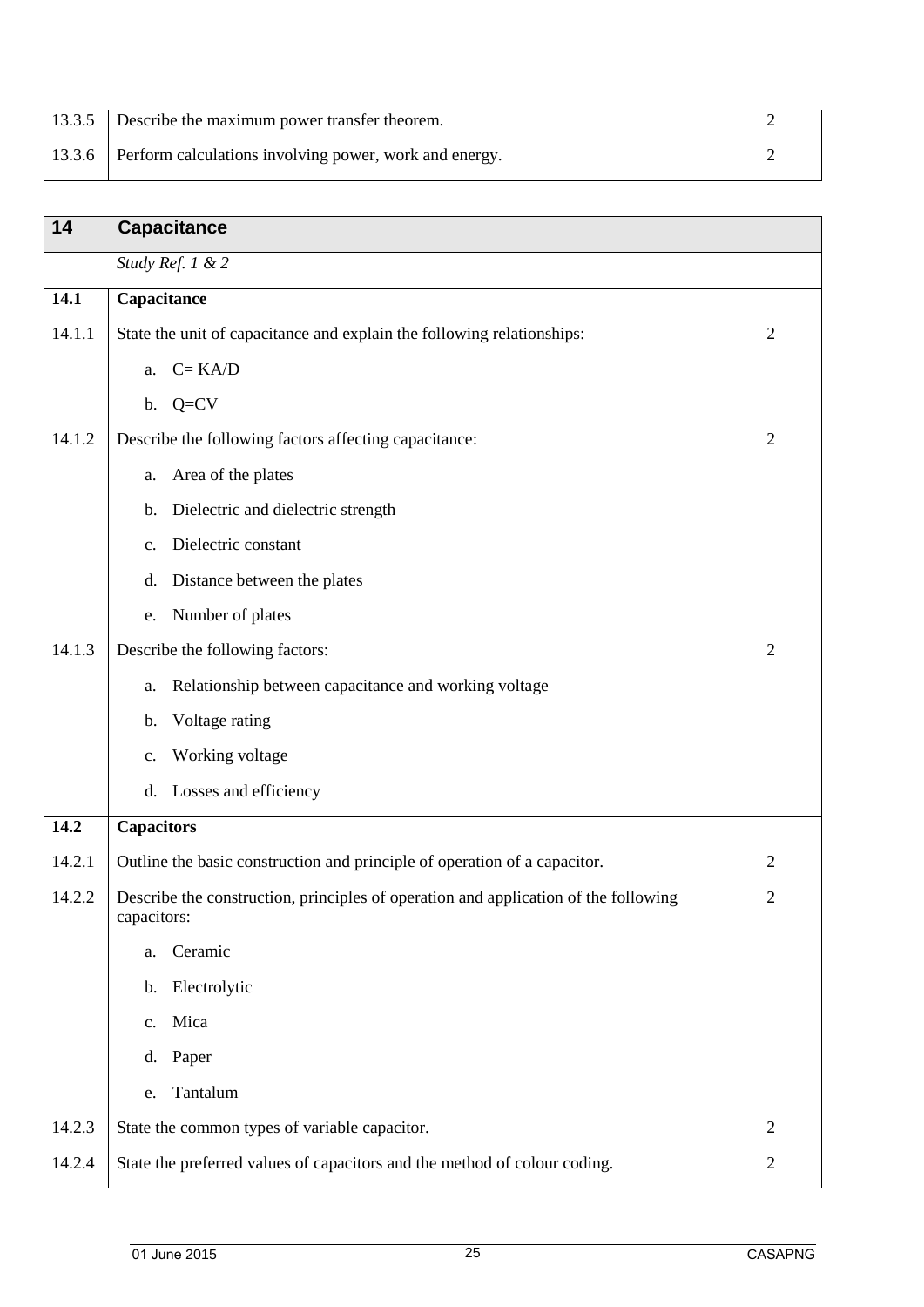| 14.2.5 | Explain the procedure for testing a capacitor with an ohmmeter and be able to identify the<br>following: | $\overline{2}$ |
|--------|----------------------------------------------------------------------------------------------------------|----------------|
|        | Leaking capacitor<br>a.                                                                                  |                |
|        | Open circuit<br>$\mathbf{b}$ .                                                                           |                |
|        | Short circuit<br>$C_{\bullet}$                                                                           |                |
| 14.2.6 | Describe the exponential charge and discharge of a capacitor and state the time constant<br>$(T=CR)$ .   | $\overline{2}$ |
| 14.2.7 | Identify the main uses of a capacitor such as in:                                                        | $\overline{2}$ |
|        | DC blocking<br>a.                                                                                        |                |
|        | Energy storage<br>b.                                                                                     |                |

| 15     | <b>Circuits</b>                                                                                     |                |
|--------|-----------------------------------------------------------------------------------------------------|----------------|
|        | Study Ref. 1 & 2                                                                                    |                |
| 15.1   | <b>Circuit Terminology</b>                                                                          |                |
| 15.1.1 | Define the following terms:                                                                         | $\overline{2}$ |
|        | Closed circuit<br>a.                                                                                |                |
|        | Open circuit<br>b.                                                                                  |                |
|        | Short circuit<br>$\mathbf{c}$ .                                                                     |                |
| 15.1.2 | Define Ohm's law and Kirchhoff's voltage and current laws.                                          | $\overline{2}$ |
| 15.1.3 | Perform calculations using the Ohm's and Kirchhoff's laws to find:                                  | $\overline{2}$ |
|        | Resistance<br>a.                                                                                    |                |
|        | Voltage<br>b.                                                                                       |                |
|        | Current in a circuit<br>$\mathbf{c}$ .                                                              |                |
|        | including the effects of adding or removing electrical components.                                  |                |
| 15.1.4 | Describe the significance of the internal resistance of a supply.                                   | $\overline{2}$ |
| 15.1.5 | Explain what causes the heating effect in a conductor.                                              | 3              |
| 15.2   | <b>Series and Parallel Circuits</b>                                                                 |                |
|        | <b>Resistors</b>                                                                                    |                |
| 15.2.1 | Specify the effects of connecting resistors in series, parallel and combinations thereof.           | $\overline{2}$ |
| 15.2.2 | Calculate total resistance using series, parallel and series-parallel combinations of<br>resistors. | $\overline{2}$ |
| 15.2.3 | Perform resistance calculations from given information.                                             | $\overline{2}$ |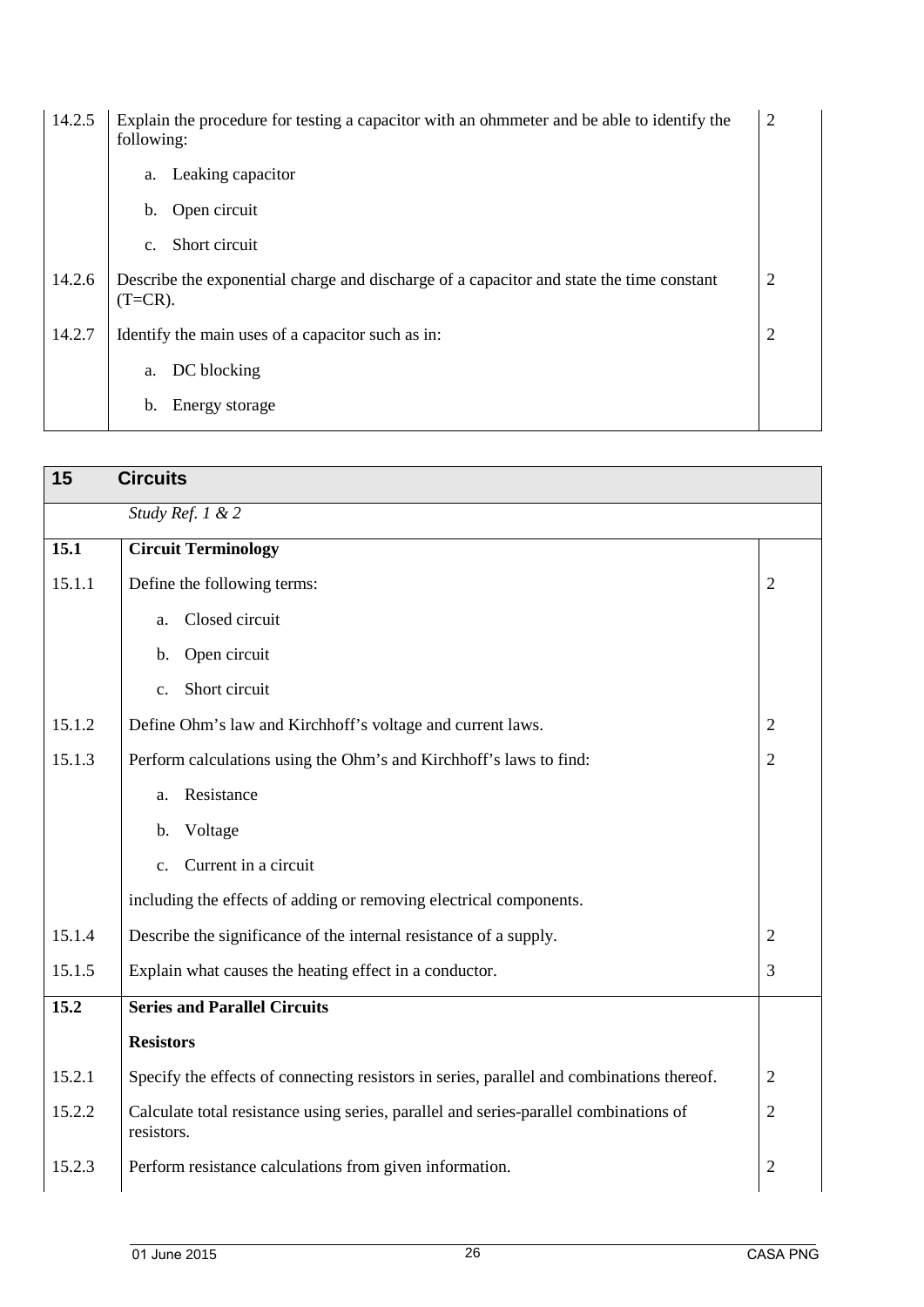| 15.2.4  | Describe the principles of a Wheatstone Bridge.                                                                             | $\mathbf{1}$   |
|---------|-----------------------------------------------------------------------------------------------------------------------------|----------------|
| 15.2.5  | Perform calculations using potential dividers and a Wheatstone Bridge.                                                      | $\overline{2}$ |
| 15.2.6  | Describe the polarities of potential differences in resistive circuits and the potential at<br>various points in a circuit. | $\mathbf{1}$   |
|         | <b>Capacitors</b>                                                                                                           |                |
| 15.2.7  | Calculate capacitance and voltage for series and parallel circuits.                                                         | $\overline{2}$ |
|         | <b>Inductors</b>                                                                                                            |                |
| 15.2.8  | Calculate total inductance in a series, parallel and series-parallel circuit.                                               | $\overline{2}$ |
| 15.2.9  | Describe the exponential rise and fall of a current in an inductive resistive (LR) circuit.                                 | $\overline{2}$ |
| 15.2.10 | Determine the time constant T=L/R.                                                                                          | $\overline{2}$ |
| 15.3    | <b>Series and Parallel Resonance</b>                                                                                        |                |
| 15.3.1  | Define the following terms:                                                                                                 | -1             |
|         | Resonance<br>a.                                                                                                             |                |
|         | Bandwidth<br>b.                                                                                                             |                |
|         | <b>Series Resonance</b>                                                                                                     |                |
| 15.3.2  | Describe how the properties of a series reactive circuit change at resonance.                                               |                |
| 15.3.3  | When the frequency of a series resonant circuit is varied, describe the effect on:                                          | -1             |
|         | Current<br>a.                                                                                                               |                |
|         | Impedance<br>b.                                                                                                             |                |
|         | Phase angle                                                                                                                 |                |
| 15.3.4  | Describe and interpret frequency response curves for series resonant circuits.                                              | $\overline{2}$ |
| 15.3.5  | From given information, calculate the resonant frequency of a circuit.                                                      | $\overline{2}$ |
| 15.3.6  | Describe and calculate the voltage magnification factor Q of a circuit.                                                     | $\mathbf{2}$   |
| 15.3.7  | Specify the effect that resonance has on Q and resonance curves.                                                            | $\mathbf{1}$   |
| 15.3.8  | Calculate bandwidth, given variables.                                                                                       | $\mathbf{2}$   |
|         | <b>Parallel Resonance</b>                                                                                                   |                |
| 15.3.9  | Specify how the properties of a parallel resonant circuit change at resonance.                                              | -1             |
| 15.3.10 | When the frequency of a parallel circuit is varied, describe the effect on:                                                 | $\overline{2}$ |
|         | Current<br>a.                                                                                                               |                |
|         | Impedance<br>b.                                                                                                             |                |
|         | Phase angle<br>$c_{\cdot}$                                                                                                  |                |
|         |                                                                                                                             |                |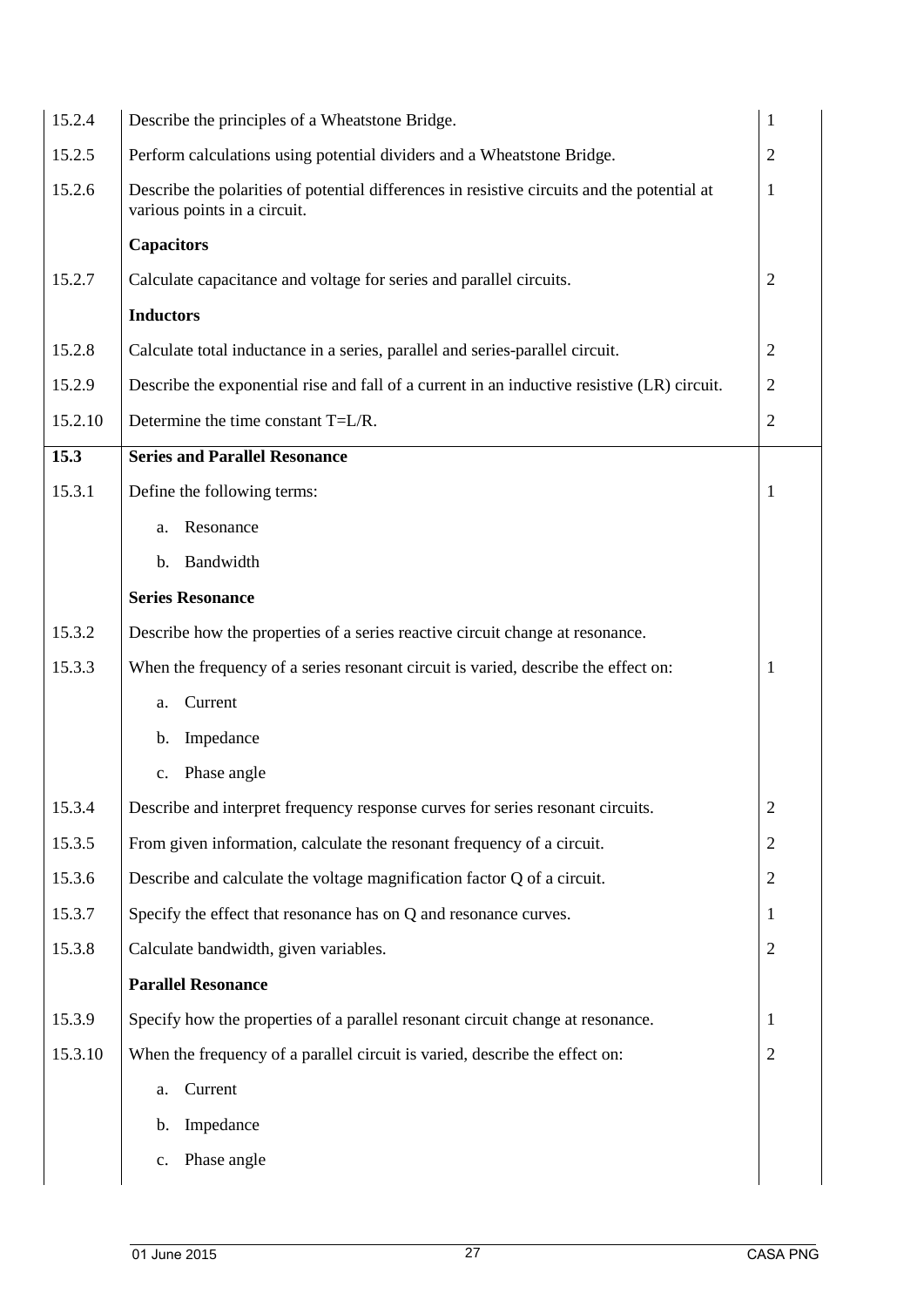| 15.3.11 | $\overline{2}$<br>Describe and interpret frequency response curves for parallel resonant circuits.                                                                |                |  |  |  |
|---------|-------------------------------------------------------------------------------------------------------------------------------------------------------------------|----------------|--|--|--|
| 15.3.12 | Specify the operation and use of a tank circuit.<br>$\mathbf{1}$                                                                                                  |                |  |  |  |
| 15.4    | <b>Inductive, Capacitive and Resistive Circuits</b>                                                                                                               |                |  |  |  |
| 15.4.1  | In relation to series and parallel L, C and R circuits, describe the relationship between<br>$\overline{2}$<br>voltage and current across the circuit components. |                |  |  |  |
| 15.4.2  | Given a circuit diagram with variables, calculate:                                                                                                                | 2              |  |  |  |
|         | Applied and component voltage<br>a.                                                                                                                               |                |  |  |  |
|         | Current<br>$\mathbf{b}$ .                                                                                                                                         |                |  |  |  |
|         | Impedance<br>c.                                                                                                                                                   |                |  |  |  |
|         | Phase angle<br>d.                                                                                                                                                 |                |  |  |  |
|         | Power factor<br>e.                                                                                                                                                |                |  |  |  |
| 15.4.3  | Describe:                                                                                                                                                         | $\overline{2}$ |  |  |  |
|         | True power<br>a.                                                                                                                                                  |                |  |  |  |
|         | Apparent power<br>b.                                                                                                                                              |                |  |  |  |
|         | Reactive power<br>$c_{\cdot}$                                                                                                                                     |                |  |  |  |
| 15.4.4  | Given variables, calculate true, apparent and reactive power.                                                                                                     |                |  |  |  |
| 15.4.5  | Given variables in relation to purely resistive, capacitive and inductive circuits:                                                                               | $\overline{2}$ |  |  |  |
|         | Apply Ohm's Law to determine voltage, current and opposition to current flow.<br>a.                                                                               |                |  |  |  |
|         | Calculate inductive and capacitive reactance and state the factors that affect them.<br>b.                                                                        |                |  |  |  |
|         | Describe and calculate impedance and phase angle.<br>c.                                                                                                           |                |  |  |  |
|         | Describe the power dissipation and phase relationship between voltage and<br>d.<br>current.                                                                       |                |  |  |  |
| 15.5    | <b>Methods of Coupling</b>                                                                                                                                        |                |  |  |  |
| 15.5.1  | Describe the following factors in regard to coupling:                                                                                                             | 1              |  |  |  |
|         | Mutual inductive coupling<br>a.                                                                                                                                   |                |  |  |  |
|         | Resistive coupling<br>$\mathbf{b}$ .                                                                                                                              |                |  |  |  |
|         | Auto-inductive coupling<br>c.                                                                                                                                     |                |  |  |  |
|         | Capacitive coupling<br>d.                                                                                                                                         |                |  |  |  |
|         | Equivalent resistance<br>e.                                                                                                                                       |                |  |  |  |
|         | Coupling factor<br>f.                                                                                                                                             |                |  |  |  |
|         | Resonance curves<br>g.                                                                                                                                            |                |  |  |  |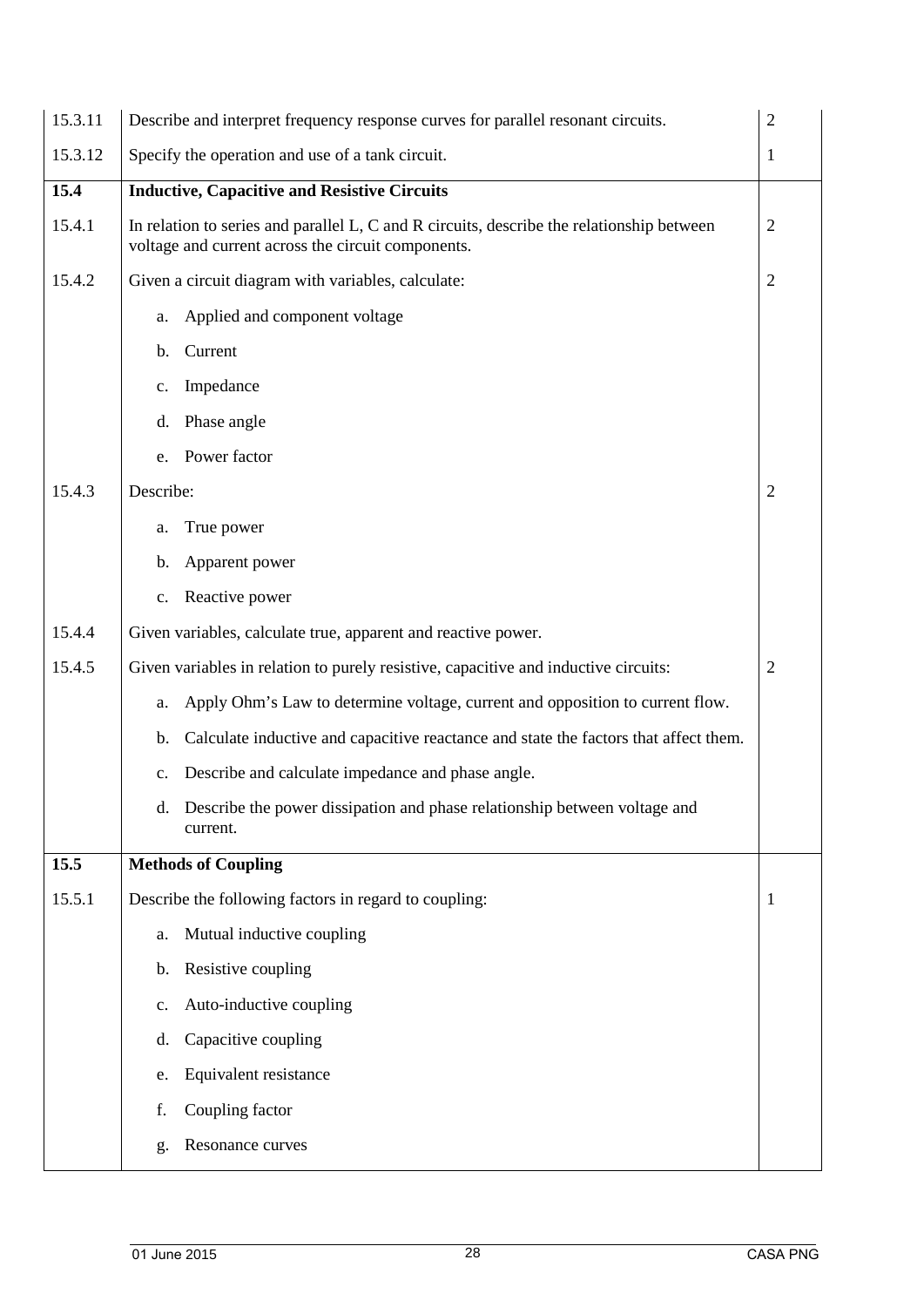| 15.6   | <b>Voltage Regulation</b>                                                                                                                           |                |
|--------|-----------------------------------------------------------------------------------------------------------------------------------------------------|----------------|
| 15.6.1 | Specify the following conditions and state the means of compensation required for each:                                                             | $\overline{2}$ |
|        | Over-voltage<br>a.                                                                                                                                  |                |
|        | Under-voltage<br>b.                                                                                                                                 |                |
|        | Reverse current<br>C <sub>1</sub>                                                                                                                   |                |
| 15.6.2 | Specify the operation of typical circuits designed to provide voltage protection.                                                                   | 1              |
| 15.6.3 | Solve problems related to typical voltage regulation circuits.                                                                                      | $\overline{2}$ |
| 15.6.4 | Outline the basic principles of operation and typical uses of the following types of voltage<br>regulator:                                          | $\overline{2}$ |
|        | Carbon pile<br>a.                                                                                                                                   |                |
|        | Transistor and transistorised<br>b.                                                                                                                 |                |
|        | Vibrator<br>$c_{\cdot}$                                                                                                                             |                |
|        | Mechanical<br>d.                                                                                                                                    |                |
|        | Cut-outs<br>e.                                                                                                                                      |                |
| 15.6.5 | With respect to a three-unit type regulator, describe the functions and operations of the<br>following coils and how they interact with the system: | $\overline{2}$ |
|        | Current limiter<br>a.                                                                                                                               |                |
|        | Reverse current<br>b.                                                                                                                               |                |
|        | Voltage regulator<br>c.                                                                                                                             |                |
| 15.6.6 | Specify the purpose of generator paralleling with particular regard to following:                                                                   | $\overline{2}$ |
|        | Negative lead paralleling<br>a.                                                                                                                     |                |
|        | Positive lead paralleling<br>b.                                                                                                                     |                |
|        |                                                                                                                                                     |                |

| 16     | <b>Electrical Drawings, Diagrams, Schematics &amp; Symbols</b>                                                                                        |   |
|--------|-------------------------------------------------------------------------------------------------------------------------------------------------------|---|
|        | Study Ref. $5 & 6$                                                                                                                                    |   |
| 16.1   | <b>Symbols and Conventions – General</b>                                                                                                              |   |
| 16.1.1 | Reproduce the standard electrical system symbols and drawing conventions used to depict<br>the following components in an aircraft electrical system: | 1 |
|        | Polarity<br>a.                                                                                                                                        |   |
|        | Direction of flow<br>$h_{\cdot}$                                                                                                                      |   |
|        | Test-point recognition symbols<br>$c_{\cdot}$                                                                                                         |   |
|        | Adjustability or variability symbols<br>d.                                                                                                            |   |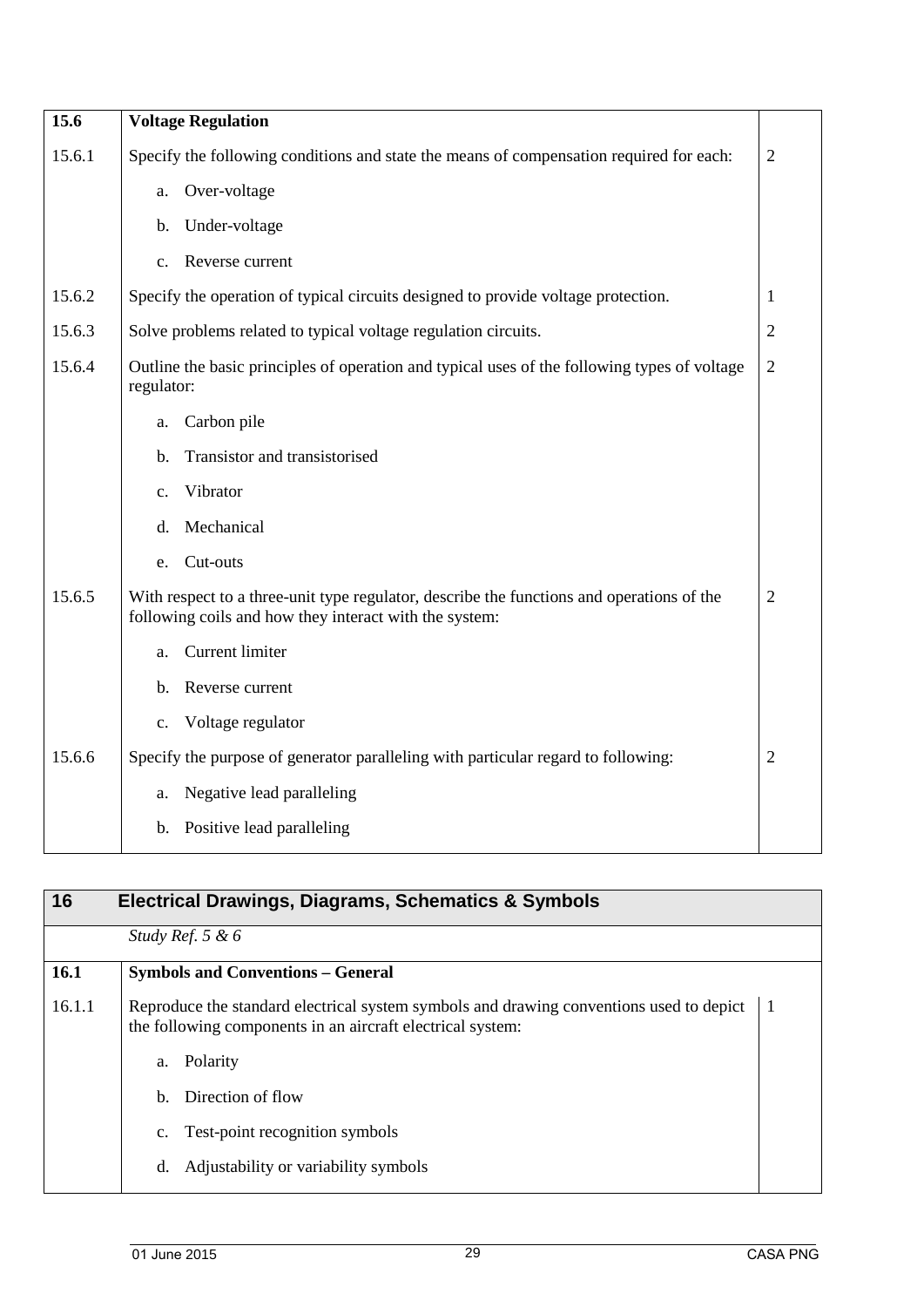|        | e.                                                                             | Special property indicators for temperature dependence, magnetic field<br>dependence and storage |   |  |
|--------|--------------------------------------------------------------------------------|--------------------------------------------------------------------------------------------------|---|--|
|        | f.                                                                             | Physical-state recognition symbols for gas, air or pneumatic, liquid and solid                   |   |  |
|        | g.                                                                             | Ground                                                                                           |   |  |
|        | h.                                                                             | <b>Electrical disconnect</b>                                                                     |   |  |
|        | i.                                                                             | Lamp                                                                                             |   |  |
|        | j.                                                                             | Alternating current source                                                                       |   |  |
|        | k.                                                                             | Permanent magnet                                                                                 |   |  |
|        | $\mathbf{1}$ .                                                                 | <b>Bus Bars</b>                                                                                  |   |  |
|        |                                                                                | m. Splice                                                                                        |   |  |
| 16.2   | <b>Conductors</b>                                                              |                                                                                                  |   |  |
| 16.2.1 |                                                                                | Reproduce the following standard electrical system symbols for conductors:                       | 1 |  |
|        | a.                                                                             | Single                                                                                           |   |  |
|        | b.                                                                             | Electrical intersection                                                                          |   |  |
|        | $\mathbf{c}$ .                                                                 | Crossover                                                                                        |   |  |
|        | d.                                                                             | Terminal                                                                                         |   |  |
| 16.3   | <b>Resistors</b>                                                               |                                                                                                  |   |  |
|        | Reproduce the following standard electrical system symbols for resistors:<br>1 |                                                                                                  |   |  |
| 16.3.1 |                                                                                |                                                                                                  |   |  |
|        | a.                                                                             | General                                                                                          |   |  |
|        | b.                                                                             | Tapped                                                                                           |   |  |
|        | $\mathbf{c}$ .                                                                 | Adjustable contact                                                                               |   |  |
|        | d.                                                                             | Variable (Rheostat)                                                                              |   |  |
|        | e.                                                                             | Thermistor                                                                                       |   |  |
|        | f.                                                                             | Photoconductive Transducer                                                                       |   |  |
|        | g.                                                                             | Piezoelectric crystal unit                                                                       |   |  |
| 16.4   | <b>Batteries</b>                                                               |                                                                                                  |   |  |
| 16.4.1 |                                                                                | Reproduce the following standard electrical system symbols for batteries:                        | 1 |  |
|        | a.                                                                             | One-cell                                                                                         |   |  |
|        | b.                                                                             | Multi-cell                                                                                       |   |  |
| 16.5   | <b>Capacitors</b>                                                              |                                                                                                  |   |  |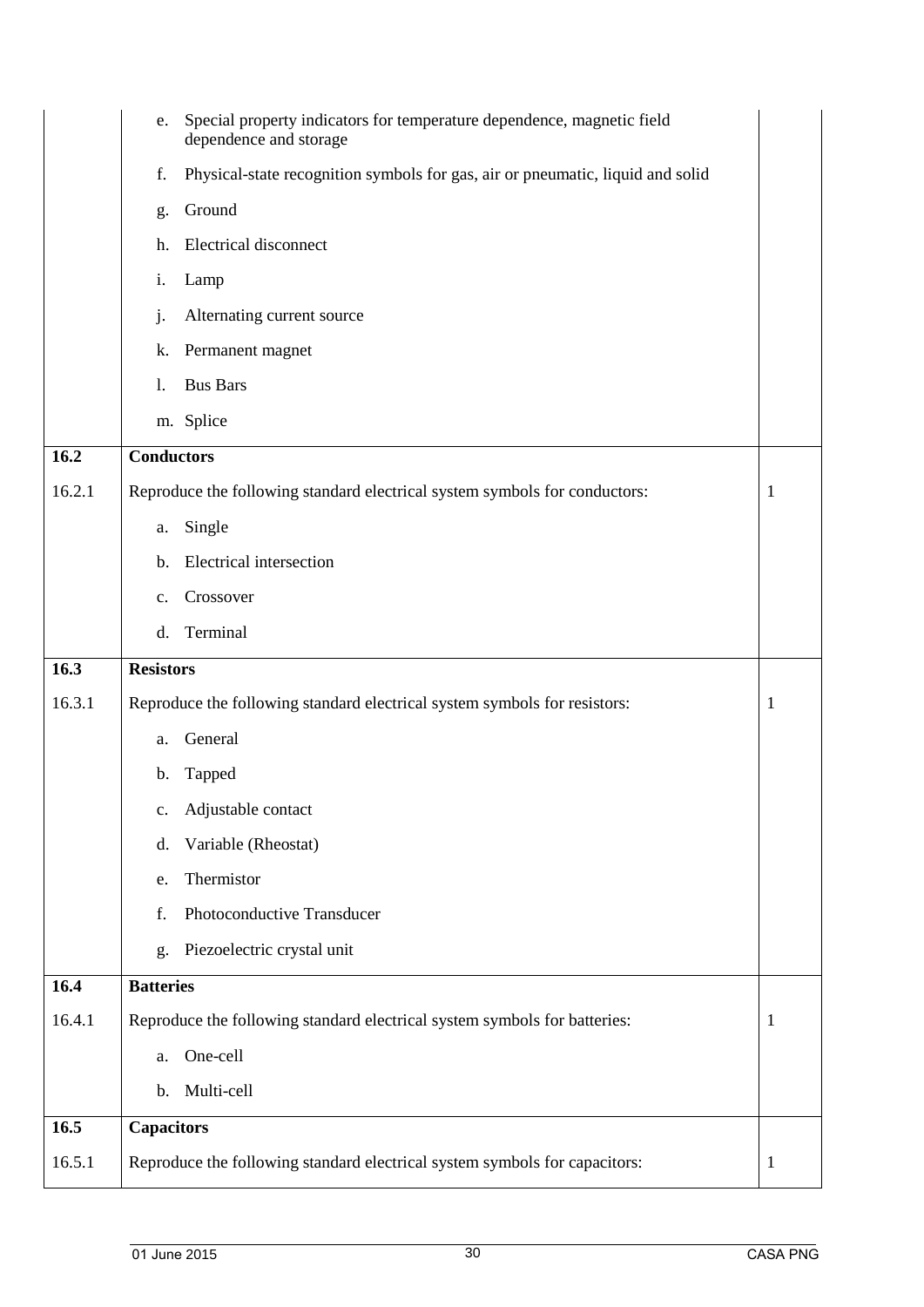|         | General<br>a.                                                                                  |              |  |  |  |
|---------|------------------------------------------------------------------------------------------------|--------------|--|--|--|
|         | Electrolytic<br>b.                                                                             |              |  |  |  |
|         | Fixed<br>c.                                                                                    |              |  |  |  |
|         | Variable<br>d.                                                                                 |              |  |  |  |
|         | Shielded<br>e.                                                                                 |              |  |  |  |
|         | Feed-through<br>f.                                                                             |              |  |  |  |
|         | Polarised<br>g.                                                                                |              |  |  |  |
|         | Variable with mechanical linkage<br>h.                                                         |              |  |  |  |
| 16.6    | <b>Semiconductors</b>                                                                          |              |  |  |  |
| 16.6.1  | Reproduce the following standard electrical system symbols for semiconductors:<br>$\mathbf{1}$ |              |  |  |  |
|         | Diode<br>a.                                                                                    |              |  |  |  |
|         | Zener diode<br>$\mathbf{b}$ .                                                                  |              |  |  |  |
|         | Silicon controlled rectifier<br>$c_{\cdot}$                                                    |              |  |  |  |
|         | PNP transistor<br>d.                                                                           |              |  |  |  |
|         | NPN transistor<br>e.                                                                           |              |  |  |  |
| 16.7    | <b>Transformers</b>                                                                            |              |  |  |  |
|         |                                                                                                |              |  |  |  |
| 16.7.1  | Reproduce the following standard electrical system symbols for transformers:                   | $\mathbf{1}$ |  |  |  |
|         | Basic<br>a.                                                                                    |              |  |  |  |
|         | Iron cored<br>b.                                                                               |              |  |  |  |
|         | c. Auto                                                                                        |              |  |  |  |
| 16.8    | <b>Meters</b>                                                                                  |              |  |  |  |
| 16.8.1  | Reproduce the following standard electrical system symbols for meters:                         | $\mathbf{1}$ |  |  |  |
|         | Voltmeter<br>a.                                                                                |              |  |  |  |
|         | Ammeter<br>$\mathbf b$ .                                                                       |              |  |  |  |
| 16.9    | <b>Generators</b>                                                                              |              |  |  |  |
| 16.9.1  | Reproduce the following standard electrical system symbols for generators:                     | 1            |  |  |  |
|         | DC Generators (2 Symbols)<br>a.                                                                |              |  |  |  |
|         | <b>AC</b> Generator<br>$\mathbf b$ .                                                           |              |  |  |  |
| 16.10   | <b>Motors</b>                                                                                  |              |  |  |  |
| 16.10.1 | Reproduce the following standard electrical system symbols for motors:                         | $\mathbf{1}$ |  |  |  |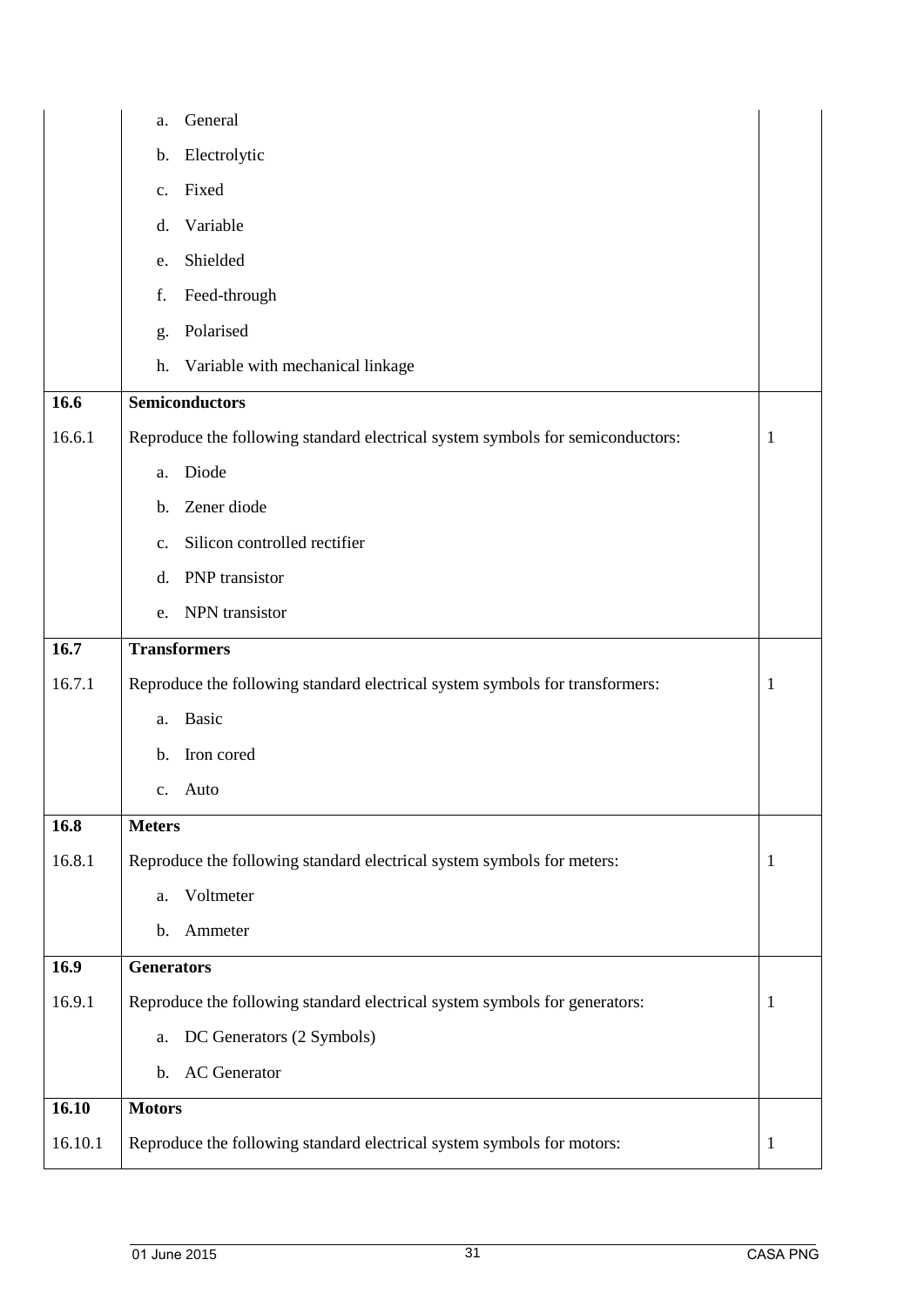|         | DC Motors (2 Symbols)<br>a.                                                                                            |              |  |  |  |
|---------|------------------------------------------------------------------------------------------------------------------------|--------------|--|--|--|
|         | DC Reversible<br>b.                                                                                                    |              |  |  |  |
|         | <b>AC Motors</b><br>$C_{\bullet}$                                                                                      |              |  |  |  |
| 16.11   | <b>Fields, Generator or Motor</b>                                                                                      |              |  |  |  |
| 16.11.1 | Reproduce the following standard electrical system symbols for fields in generators or<br>1<br>motors:                 |              |  |  |  |
|         | Compensating or commuting<br>a.                                                                                        |              |  |  |  |
|         | Series<br>b.                                                                                                           |              |  |  |  |
|         | Shunt or separately excited<br>c.                                                                                      |              |  |  |  |
| 16.12   | <b>Connectors</b>                                                                                                      |              |  |  |  |
| 16.12.1 | Reproduce the following standard electrical system symbols for connectors:                                             | $\mathbf{1}$ |  |  |  |
|         | Removable<br>a.                                                                                                        |              |  |  |  |
|         | Fixed<br>b.                                                                                                            |              |  |  |  |
|         | Bulkhead<br>$\mathbf{c}$ .                                                                                             |              |  |  |  |
|         | All pins shown<br>d.                                                                                                   |              |  |  |  |
|         | Not all pins shown<br>e.                                                                                               |              |  |  |  |
|         | f.<br>Pin and socket designations                                                                                      |              |  |  |  |
| 16.13   | <b>Circuit Breakers and Other Current Limiting Devices</b>                                                             |              |  |  |  |
| 16.13.1 | Reproduce the following standard electrical system symbols for circuit breakers and other<br>current limiting devices: | $\mathbf{1}$ |  |  |  |
|         | Automatic reset<br>a.                                                                                                  |              |  |  |  |
|         | Push reset<br>b.                                                                                                       |              |  |  |  |
|         | Push reset pull off<br>$\mathbf{c}$ .                                                                                  |              |  |  |  |
|         | Switch type<br>d.                                                                                                      |              |  |  |  |
|         | Momentary switch type<br>e.                                                                                            |              |  |  |  |
|         | IOA fuse<br>f.                                                                                                         |              |  |  |  |
|         | Current limiter<br>g.                                                                                                  |              |  |  |  |
|         | Circuit breaker with thermal overload device<br>h.                                                                     |              |  |  |  |
|         | i.<br>Circuit breaker with magnetic overload device                                                                    |              |  |  |  |
| 16.14   | <b>Thermocouples</b>                                                                                                   |              |  |  |  |
| 16.14.1 | Reproduce the following standard electrical system symbols for thermocouples:                                          | $\mathbf{1}$ |  |  |  |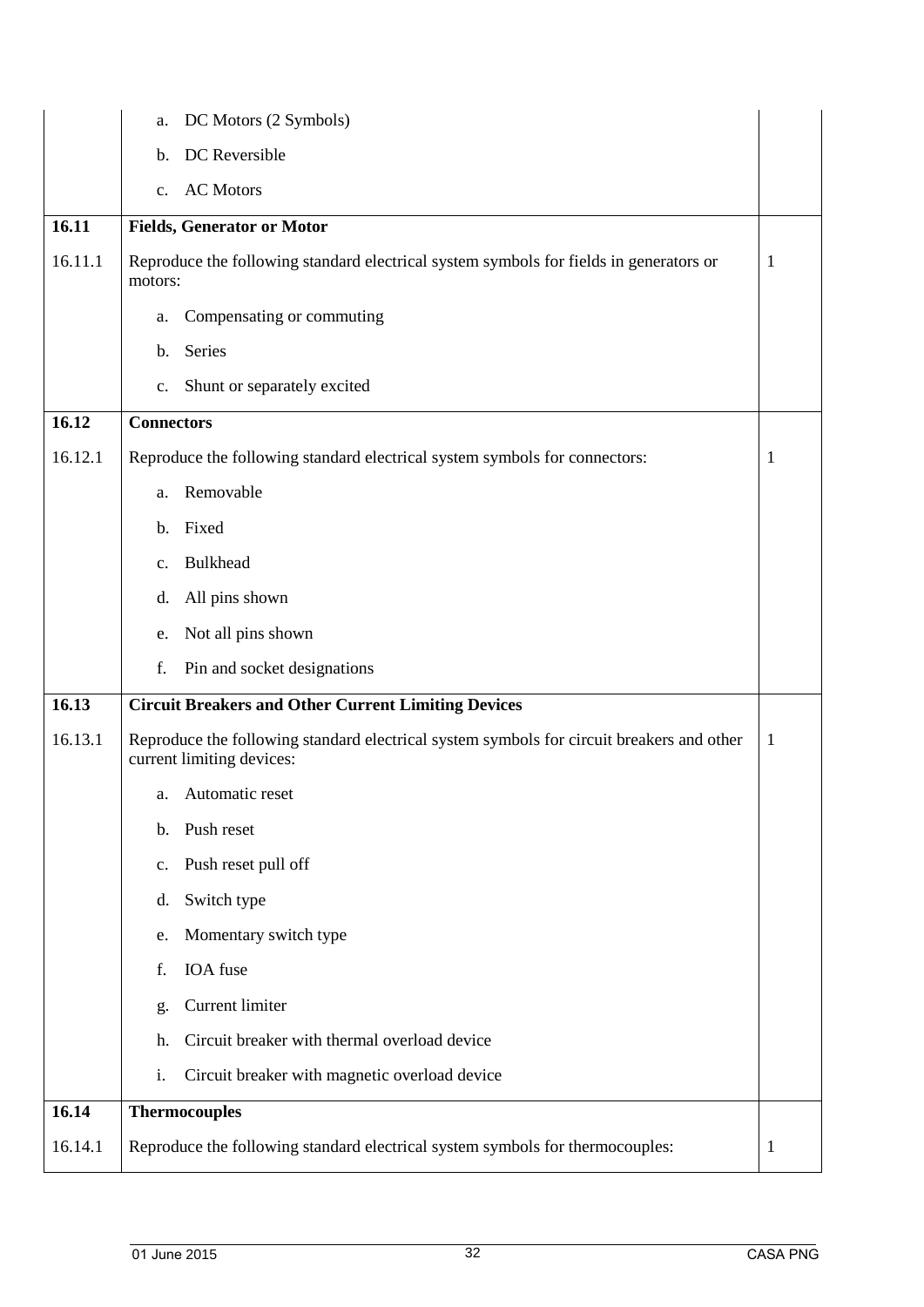|         | a.                          | Temperature-measuring thermocouple with integral heater                              |              |
|---------|-----------------------------|--------------------------------------------------------------------------------------|--------------|
|         | b.                          | Thermocouple with integral insulated heater                                          |              |
| 16.15   | <b>Solenoids and Relays</b> |                                                                                      |              |
| 16.15.1 |                             | Reproduce the following standard electrical system symbols for solenoids and relays: | $\mathbf{1}$ |
|         | a.                          | Single pole single throw                                                             |              |
|         | b.                          | Single pole double throw                                                             |              |
|         | c.                          | Double pole single throw                                                             |              |
|         | d.                          | Double pole double throw                                                             |              |
|         | e.                          | Heavy duty contactor (Starter relay)                                                 |              |
|         | f.                          | Heavy duty contactor (AN Type)                                                       |              |
|         | g.                          | SPST Momentary on                                                                    |              |
|         | h.                          | SPDT Normal or momentary contacts                                                    |              |
|         | i.                          | MPDT normal or momentary contacts                                                    |              |
| 16.16   | <b>Switches</b>             |                                                                                      |              |
| 16.16.1 |                             | Reproduce the following standard electrical system symbols for switches:             | $\mathbf{1}$ |
|         | a.                          | Single pole single and double throw                                                  |              |
|         | b.                          | Double pole single and double throw                                                  |              |
|         | c.                          | Push switch normally open                                                            |              |
|         | d.                          | Push switch normally closed                                                          |              |
|         | e.                          | Temperature-actuated switch                                                          |              |
|         | f.                          | Flasher                                                                              |              |
|         | g.                          | Contactor                                                                            |              |
|         | h.                          | Limit switch                                                                         |              |
|         | i.                          | Locking switch                                                                       |              |
|         | j.                          | Knife switch                                                                         |              |
|         | k.                          | Pressure or vacuum actuated switch                                                   |              |
|         | 1.                          | Non locking switch                                                                   |              |
|         |                             | m. Selector or multi position switch                                                 |              |
|         | n.                          | Multi-way transfer switch                                                            |              |
|         |                             |                                                                                      |              |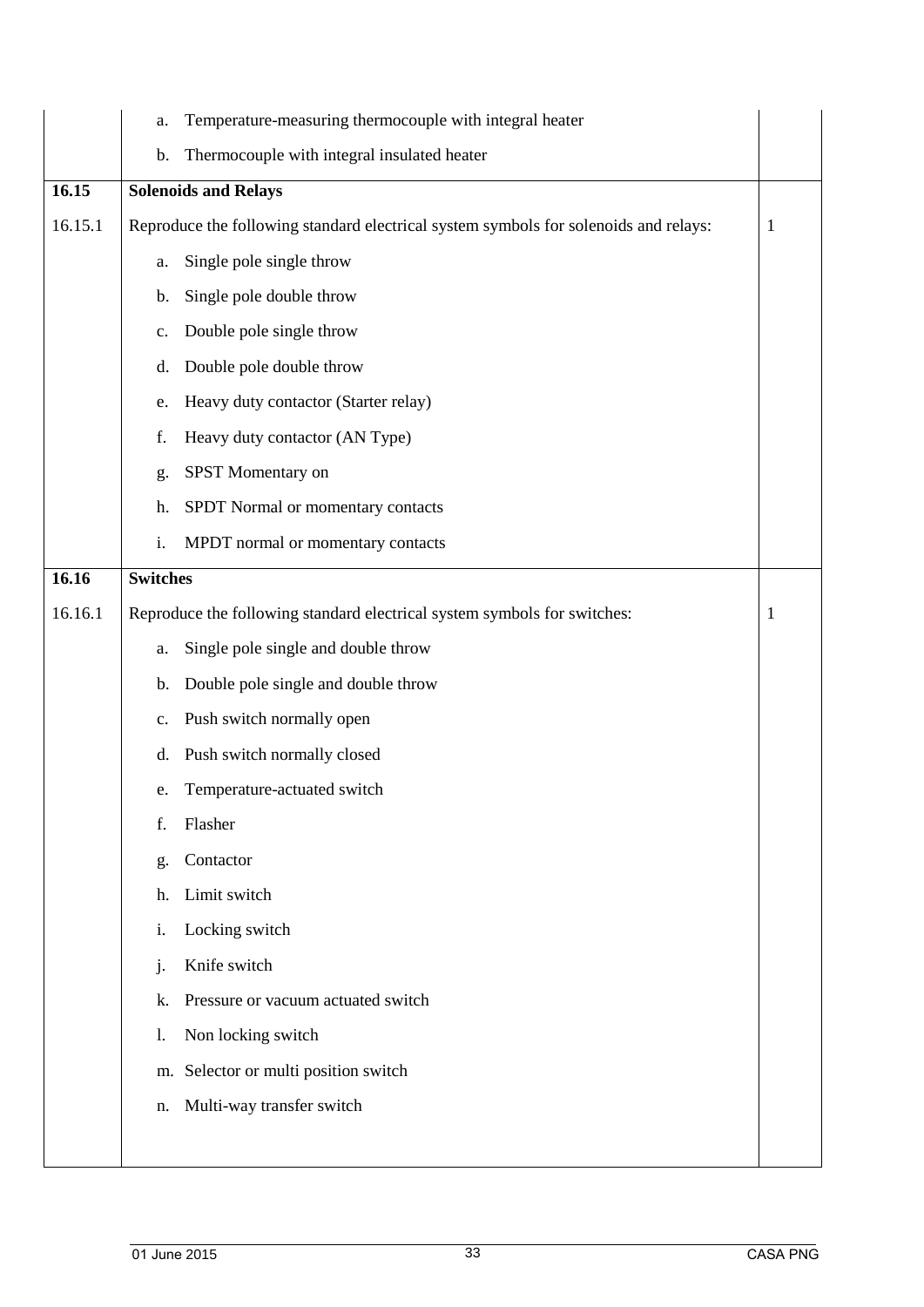| 16.17   |                | <b>Power Supply Connectors</b>                                                                                    |                |
|---------|----------------|-------------------------------------------------------------------------------------------------------------------|----------------|
| 16.17.1 |                | Reproduce the following standard electrical system symbols for power supply connectors:                           | $\mathbf{1}$   |
|         | a.             | Non-polarised male connector                                                                                      |                |
|         | b.             | Non-polarised female connector                                                                                    |                |
|         | $\mathbf{c}$ . | Polarised female connector                                                                                        |                |
|         | d.             | Polarised three-conductor connector, male                                                                         |                |
|         | e.             | Female contact                                                                                                    |                |
|         | f.             | Male contact                                                                                                      |                |
|         | g.             | Receptacle                                                                                                        |                |
|         | h.             | Plug                                                                                                              |                |
|         | i.             | Connectors engaged                                                                                                |                |
|         | j.             | Coaxial connector                                                                                                 |                |
| 16.18   |                | <b>Aircraft Electrical Drawings</b>                                                                               |                |
| 16.18.1 |                | Decode the following drawings pertaining to common general aviation type aircraft:<br>(Examples Cessna and Piper) | $\mathbf{1}$   |
|         | a.             | Electrical system schematic diagrams                                                                              |                |
|         | b.             | <b>Block</b> diagrams                                                                                             |                |
|         | $\mathbf{c}$ . | Assembly diagrams                                                                                                 |                |
|         | d.             | Trouble shooting flow charts                                                                                      |                |
|         | e.             | Fault-tree analysis tables                                                                                        |                |
| 16.19   | Title Blocks   |                                                                                                                   |                |
| 16.19.1 |                | Using the above drawing types, determine the following information:                                               | $\overline{2}$ |
|         | a.             | Title block format                                                                                                |                |
|         | $\mathbf b$ .  | Line conventions                                                                                                  |                |
|         | $c_{\cdot}$    | <b>Notes</b>                                                                                                      |                |
|         | d.             | Abbreviations and component identification markings                                                               |                |
|         | e.             | Drawing number                                                                                                    |                |
|         | f.             | Identification code                                                                                               |                |
|         | g.             | Scale                                                                                                             |                |
|         | h.             | Equipment table                                                                                                   |                |
|         | i.             | Parts listings                                                                                                    |                |